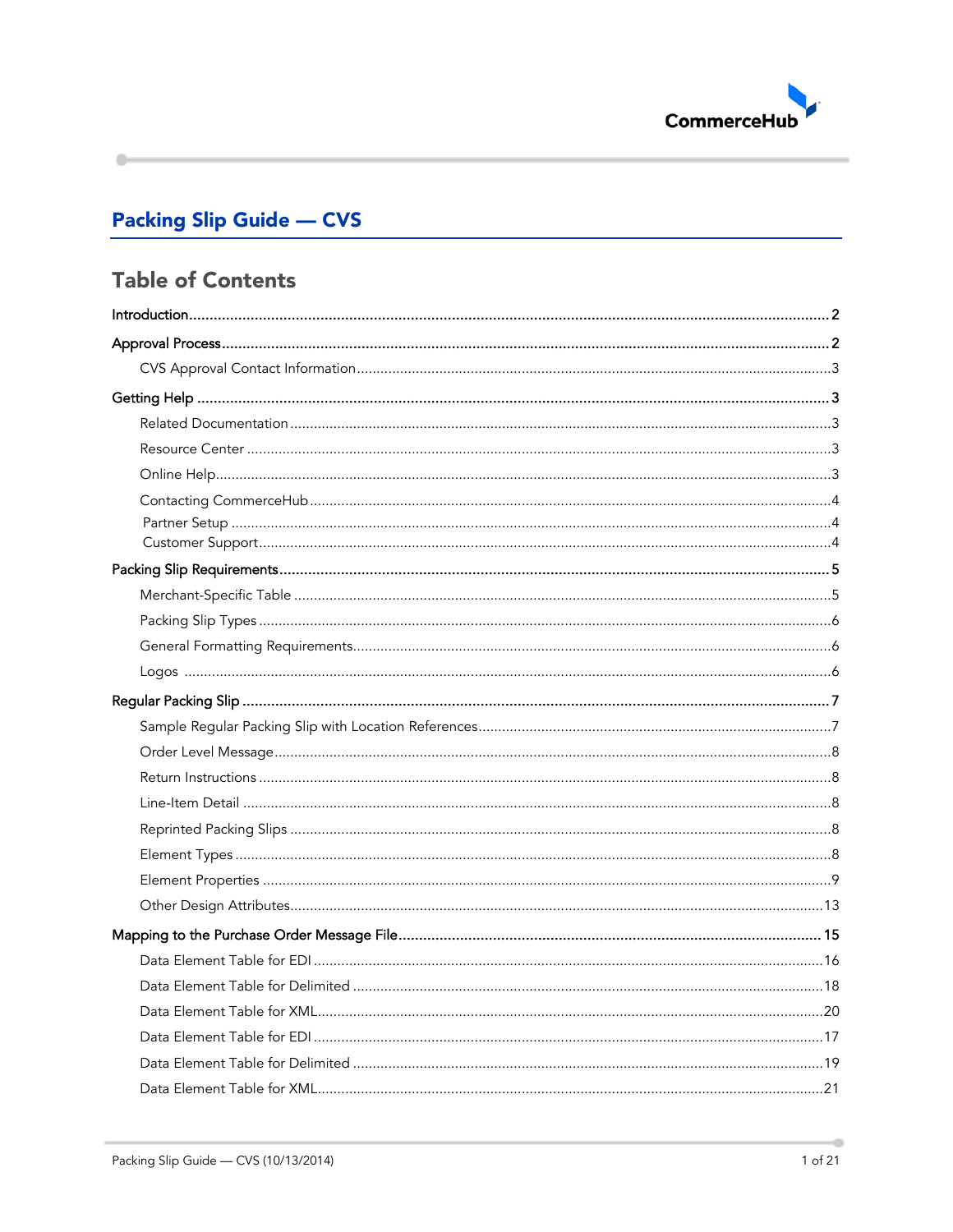

# Table of Figures

| Figure 1 |  |
|----------|--|
|          |  |
|          |  |
| Figure 4 |  |

# <span id="page-1-0"></span>Introduction

A packing slip is a record of a customer's purchase that is included as part of a shipment. It displays the merchant's logo, contact information, return policy and order related information, such as the items purchased and the shipping address.

Creating a packing slip, at a high level, is the integration of order information from a data source and an appropriate packing-slip template into a printed form that conforms to the specifications of the merchant.

# <span id="page-1-1"></span>Approval Process

CVS requires suppliers producing their own packing slips to submit samples for approval prior to their release to production on the CommerceHub network.

Sample packing slips must be produced from the following test cases as defined in CommerceHub's *Test Plan – CVS.pdf*.

| <b>Test Case</b> | <b>Description</b>                                        |
|------------------|-----------------------------------------------------------|
|                  | Single Line Order - Ship                                  |
|                  | Supplier Ships Entire Order - Ship                        |
| 3                | Multi Line Order - Ship all lines together                |
|                  | Supplier Cancels Entire Order                             |
| 5                | Multi-Line Order - Mix of Cancel & Ship                   |
| 6                | Multi-Line Order - Ship lines separately                  |
|                  | Multi-Line Order - Multiple Pages, Ships lines separately |

Important: Certain suppliers will not be required to produce all versions of the CVS Packing Slip.

Consult with the CVS contact listed below to request an exemption from being required to produce all packing slip variations.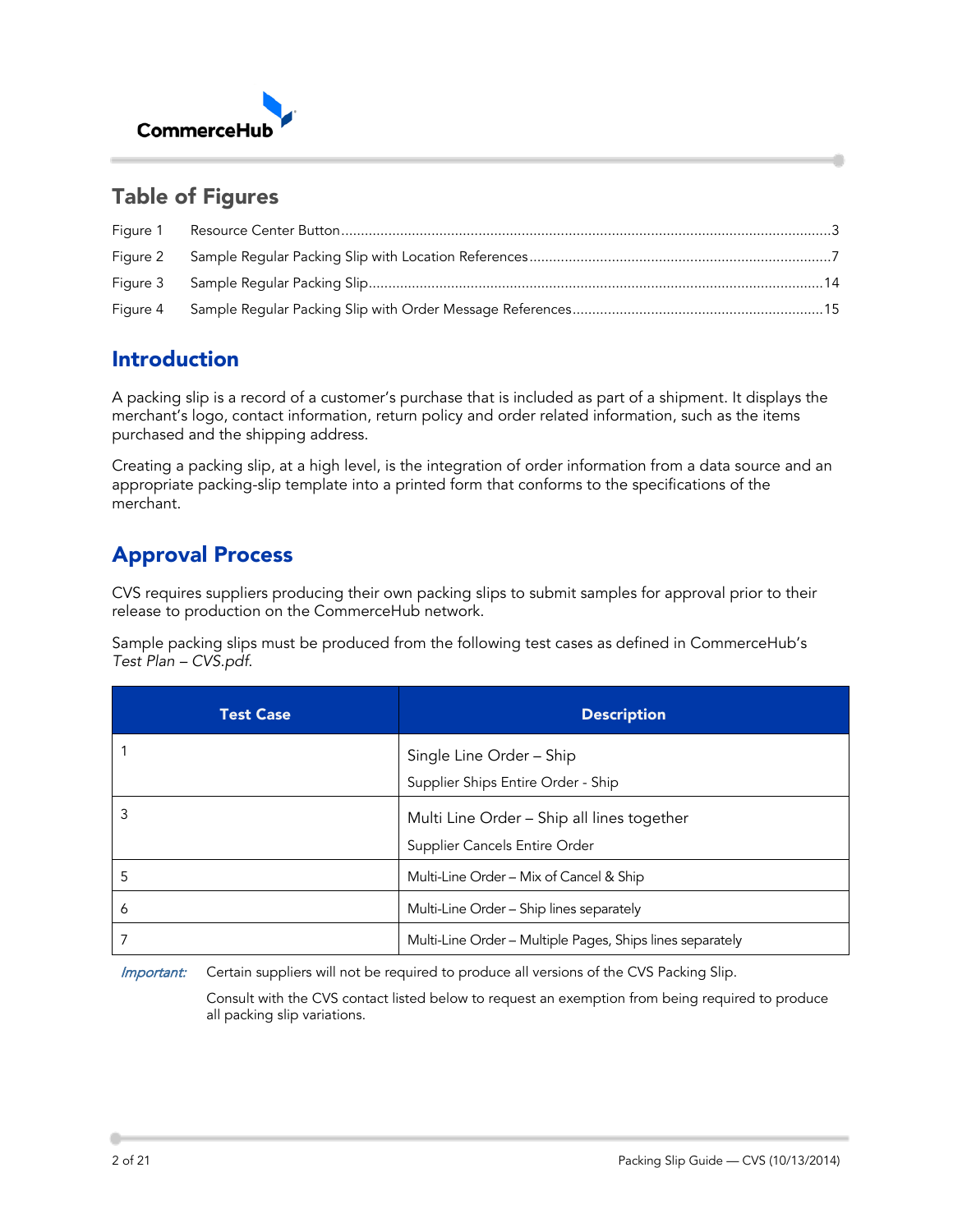

## <span id="page-2-0"></span>CVS Approval Contact Information

Contact: Ayesha Moos Email: [Ayesha.Moos@cvscaremark.com](mailto:Ayesha.Moos@cvscaremark.com)

# <span id="page-2-2"></span><span id="page-2-1"></span>Getting Help

### Related Documentation

The following documentation is available to provide assistance during the setup process. This can be found in the Resource Center in the OrderStream web application under the Setup Guides link.

| <b>User Type</b> | <b>Document Name</b>     | <b>Document Purpose</b>                                                                                                                                                                   |
|------------------|--------------------------|-------------------------------------------------------------------------------------------------------------------------------------------------------------------------------------------|
| All Users        | Supplier Guide — CVS     | Describes the business rules necessary to<br>support the business relationship with this<br>merchant.                                                                                     |
| All Users        | Supplier Test Plan — CVS | Plan for testing business and functional<br>requirements of the Merchant/Supplier<br>Relationship and to assist new users in<br>learning how to interact with the<br>CommerceHub network. |

### <span id="page-2-3"></span>Resource Center

The Resource Center is accessed from the Resource Center button (as seen in [Figure 1\)](#page-2-5) within the top right of the OrderStream application. It provides online access to documentation and training tutorials. You may access and download all necessary documentation pertaining to your merchant partnerships.



#### Figure 1 Resource Center Button

### <span id="page-2-5"></span><span id="page-2-4"></span>Online Help

OrderStream contains context-sensitive help for each section within the application. Clicking on a help link ( $\bigcirc$ ) displays a help topic relative to the section from which the help was called. Help topics are designed to give you immediate information about OrderStream sections. The Help system also contains overview information, field descriptions, and step-by-step instructions for completing additional tasks within OrderStream.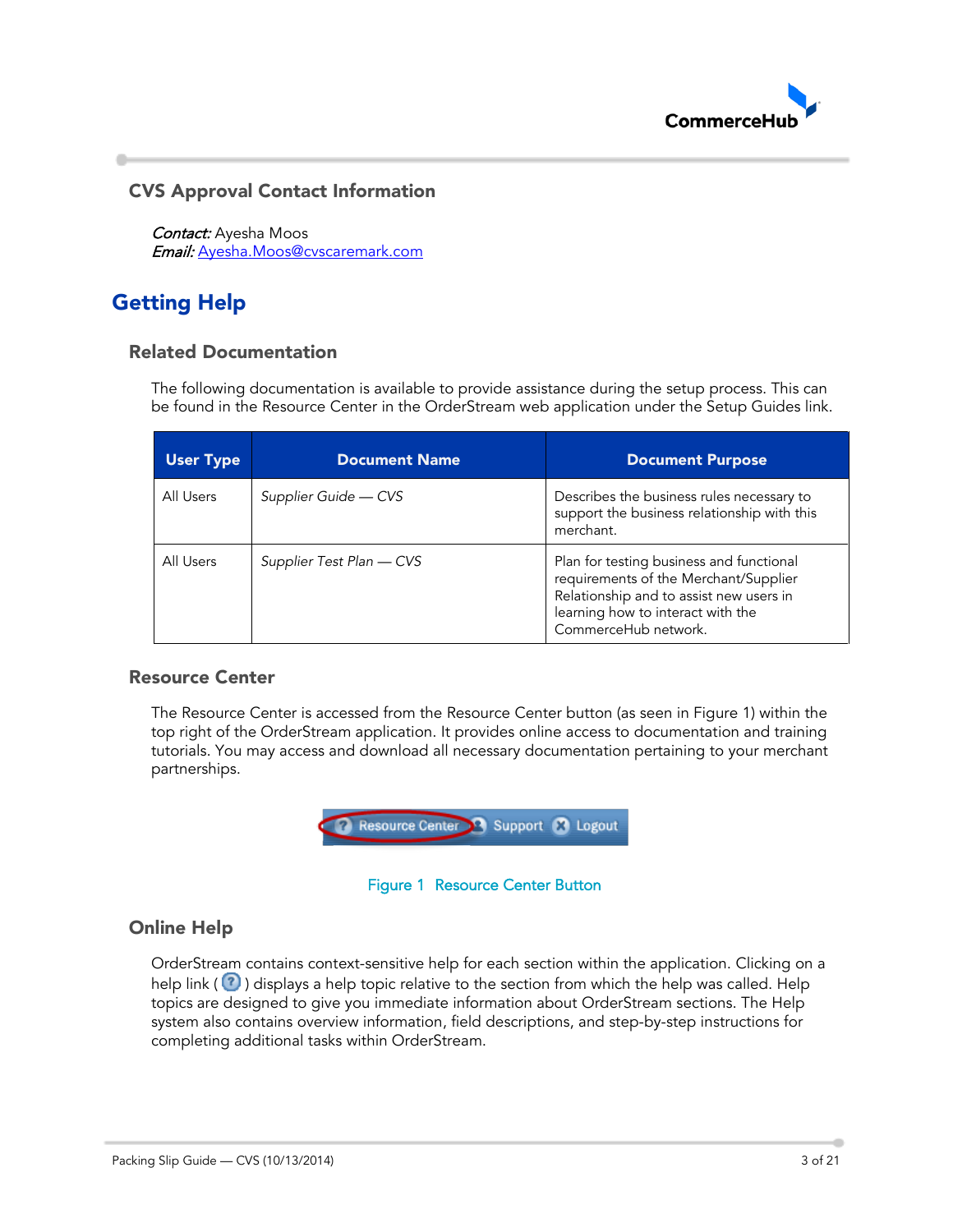

## <span id="page-3-1"></span><span id="page-3-0"></span>Contacting CommerceHub

#### Partner Setup

During the supplier on-boarding process with CommerceHub, you may contact the CommerceHub Partner Setup Team by sending an email to [partnersetup@commercehub.com.](mailto:partnersetup@commercehub.com) Be sure to include the following information:

- Your company name
- Your contact information (email and phone number)
- The name of the merchant that you are working with
- A detailed description of your questions

#### <span id="page-3-2"></span>Customer Support

The CommerceHub Customer Support Team is ready to assist you Monday through Friday, 8:00 A.M. to 6:00 P.M. (Eastern Time), via email or phone:

- Email: [customersupport@commercehub.com](mailto:customersupport@commercehub.com)
- Phone: 844-HUB-HELP (482-4357)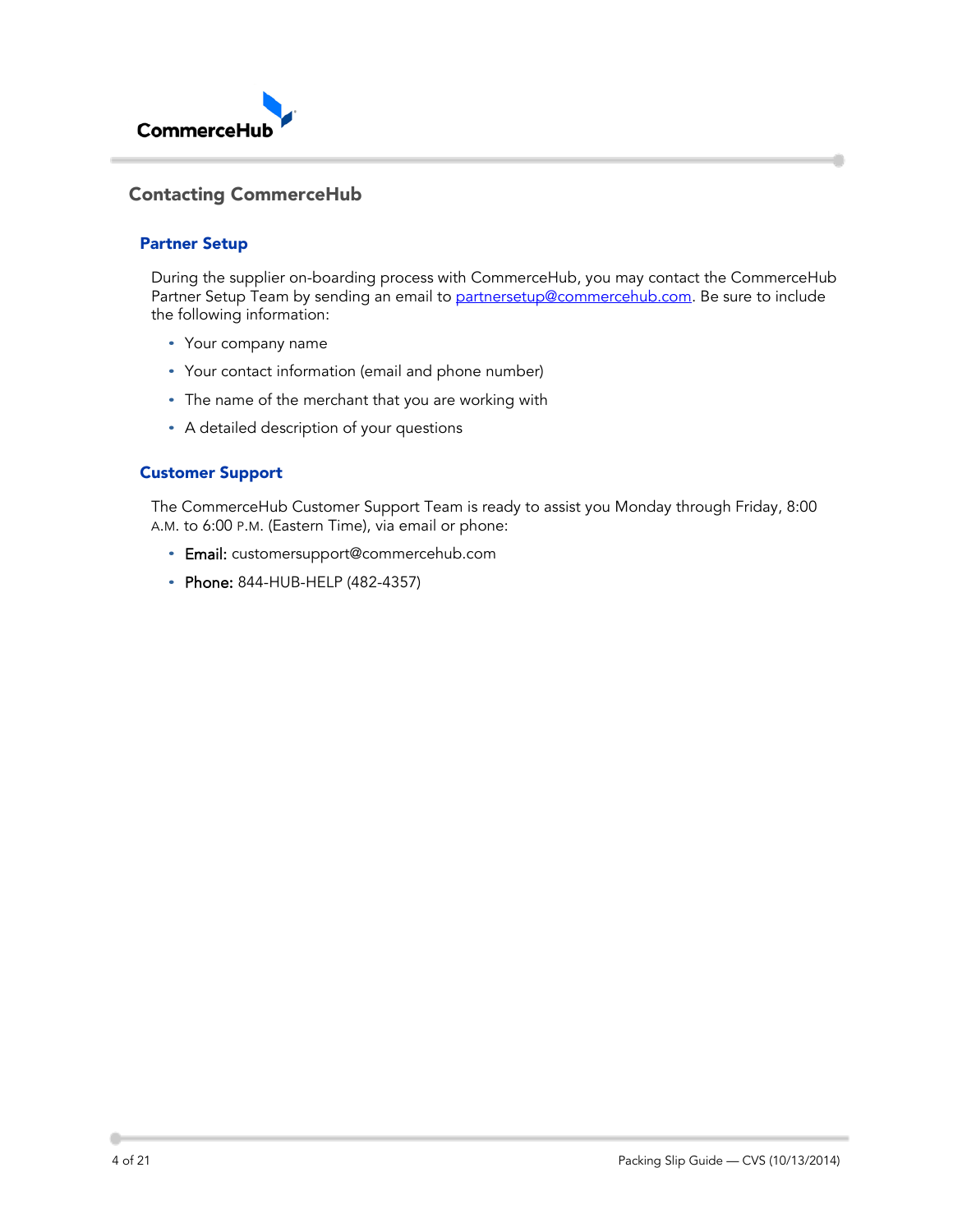

# <span id="page-4-0"></span>Packing Slip Requirements

When printing your own version of the CVS packing slip, you must satisfy the layout and conditional processing requirements defined in this specification document. After verifying your packing slips are identical to those present in this guide, submit samples to your Partner Setup representative before submitting to CVS. If you are unable to satisfy the requirements for the CVS packing slip, you are required to use CommerceHub-produced packing slips.

## <span id="page-4-1"></span>Merchant-Specific Table

Below is a summary of the rules that apply to CVS packing slips. Please refer to the specific sections for details related to these requirements. If the *Applies to this Merchant* column is marked *N/A*, this section is not included in this quide, although you may be expected to support a specific functionality as part of another merchant relationship.

| <b>Packing Slip Variables</b>        | <b>Applies to this Merchant</b> |
|--------------------------------------|---------------------------------|
| Packing Slip Types:                  |                                 |
| • Regular                            | Y                               |
| Ship-To-Store<br>$\bullet$           | N/A                             |
| Reprint                              | Y                               |
| Gift                                 | N/A                             |
| Less than truckload (LTL)            | N/A                             |
| Vendor-Order Supplement<br>$\bullet$ | N/A                             |
| <b>Sales Division</b>                | N/A                             |
| <b>Special Printing Requirements</b> | N/A                             |
| Returns Address                      | Y                               |
| <b>Barcode</b>                       | N/A                             |
| Multiple Languages                   | N/A                             |
| Single Line Per Packing Slip         | N/A                             |
| Multiple Lines Per Packing Slip      | Y                               |
| Multi-Page Packing Slip              | Y                               |
| Computations                         | N/A                             |
| Price Suppression                    | N/A                             |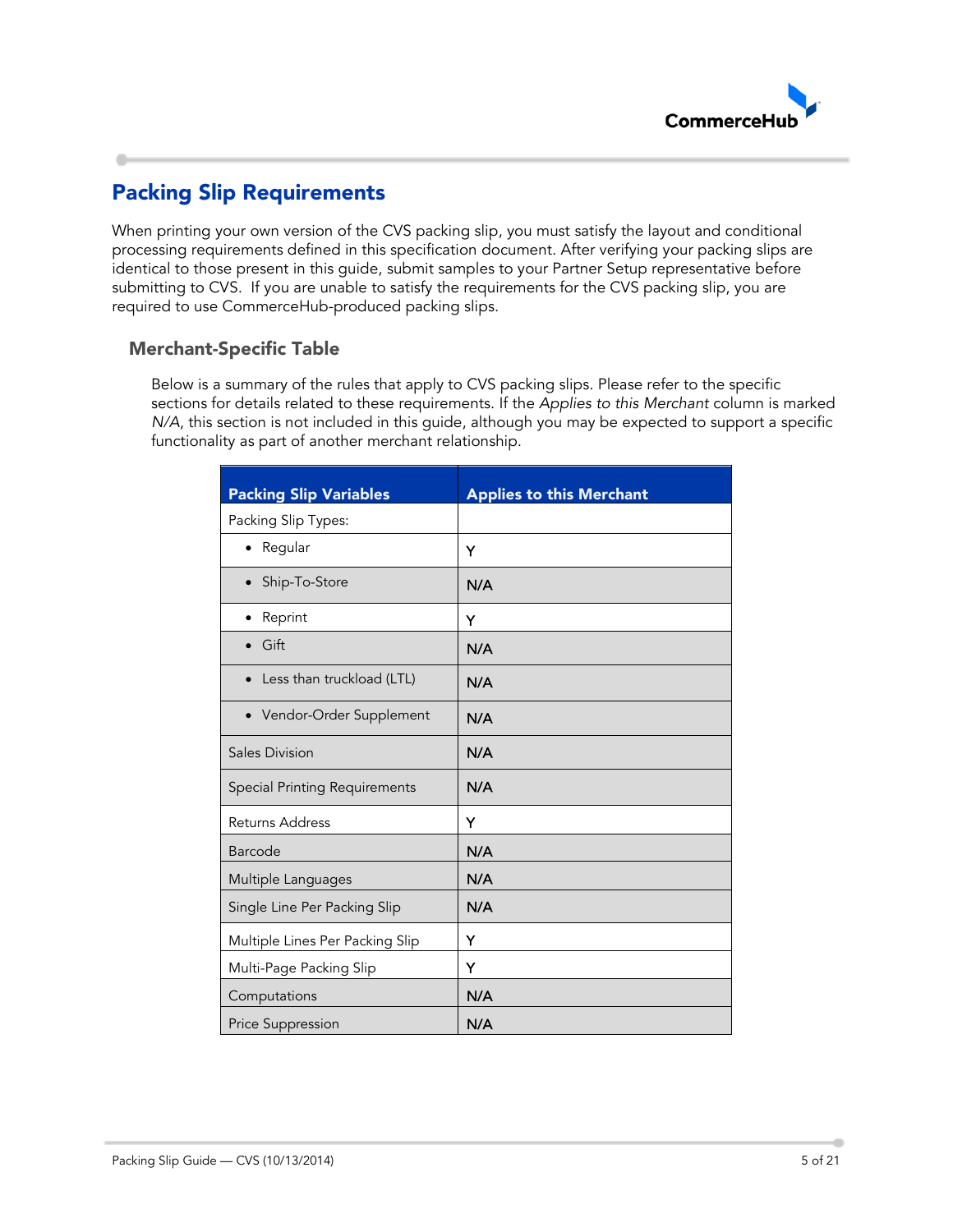

## <span id="page-5-0"></span>Packing Slip Types

CVS requires you to produce the following packing slip types:

- Regular Packing Slip
- Reprint Packing Slip

### <span id="page-5-1"></span>General Formatting Requirements

This section describes the general design requirements for CVS packing slips. Refer to the specific formatting requirements within each section for design requirements that are specific to each packing slip type.

Packing slips are intended to be printed on plain 8 1/2 x 11 letter paper in black and white with the page orientation set to portrait.

### <span id="page-5-2"></span>Logos

You may access and download a logo image file from the Resource Center. Access the Resource Center Packing Slip Guide link as described in Resource Center on page 3.

d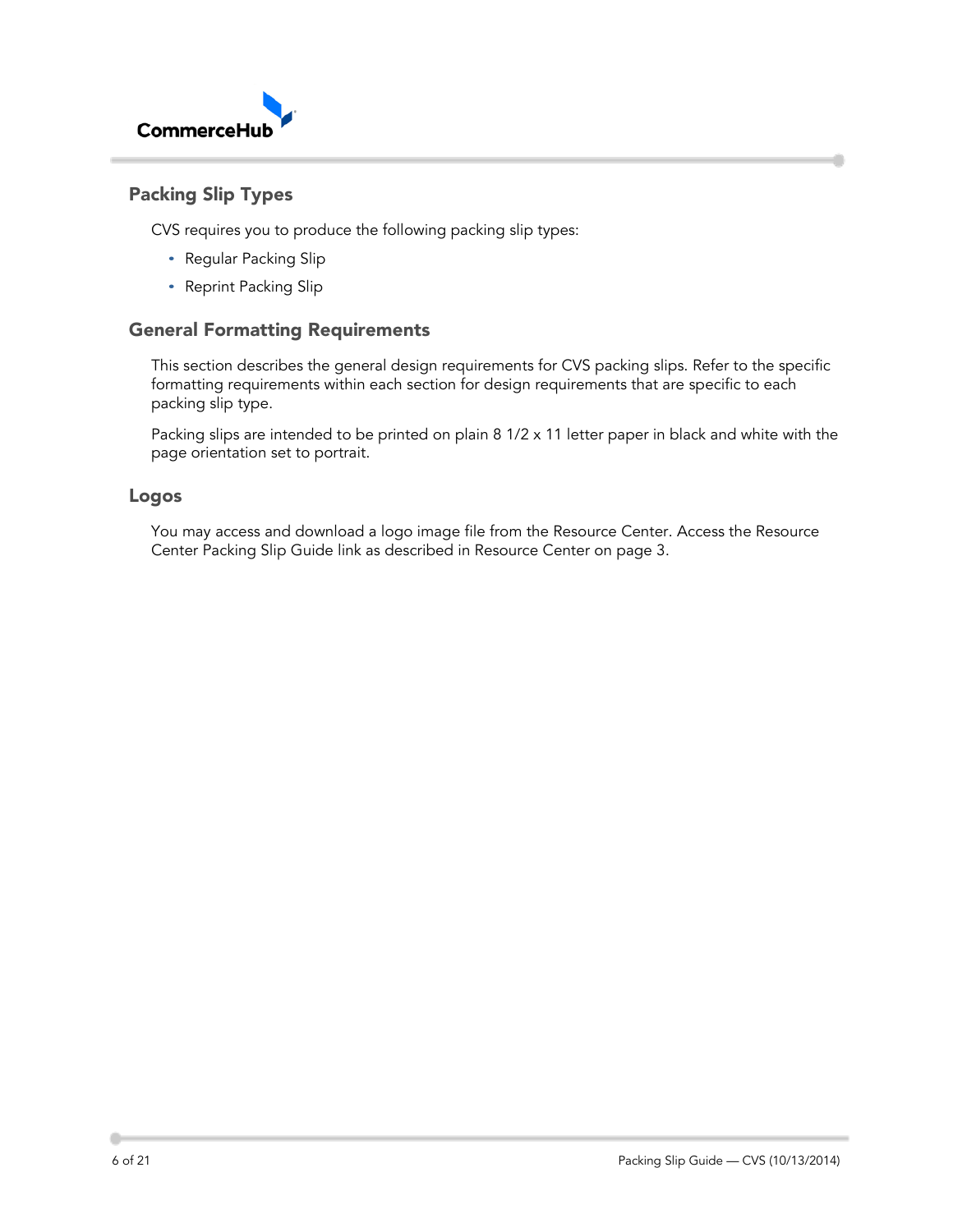

# <span id="page-6-0"></span>Regular Packing Slip

۰

## <span id="page-6-1"></span>Sample Regular Packing Slip with Location References

The location references shown below are used throughout this guide to outline which sections of the packing slip are being addressed.

| <b>CVS.com</b>                                                                                                                                                                                                                                                                                                                                                                                                                                                                                                                                  | Logo Section                                                                         |                                                                                                                                       | <b>Customer Service</b><br>Email customercare@cvs.com<br>or call toll-free 1 (888) 607-4CVS (4287) |                                 |
|-------------------------------------------------------------------------------------------------------------------------------------------------------------------------------------------------------------------------------------------------------------------------------------------------------------------------------------------------------------------------------------------------------------------------------------------------------------------------------------------------------------------------------------------------|--------------------------------------------------------------------------------------|---------------------------------------------------------------------------------------------------------------------------------------|----------------------------------------------------------------------------------------------------|---------------------------------|
| <b>SHIP TO:</b><br>Lisa Smith<br><b>ABC Company Name</b><br>6 West Loop South<br>Houston, TX 77027<br>US<br>lisasmith@sample.com<br>(713) 961-5555                                                                                                                                                                                                                                                                                                                                                                                              | Order Header<br>Section                                                              | <b>CUSTOMER ORDER NUMBER: 9999998</b><br><b>CUSTOMER ORDER DATE:</b><br>PURCHASE ORDER NUMBER: PO101966028<br><b>SHIPPING METHOD:</b> | 06/05/2012<br><b>UPS Ground</b><br>QTY                                                             |                                 |
| <b>UPC</b><br><b>ITEM NUMBER</b>                                                                                                                                                                                                                                                                                                                                                                                                                                                                                                                | <b>DESCRIPTION</b>                                                                   |                                                                                                                                       | ordered unit price                                                                                 | <b>AMOUNT</b>                   |
| 1234567890123<br>220880291<br>1234567890123<br>220880292                                                                                                                                                                                                                                                                                                                                                                                                                                                                                        | Sample item description for line 1<br>Sample item description for line 2             |                                                                                                                                       | 1<br>a                                                                                             | 14.99<br>0.00<br>12.30<br>15.55 |
| Thank you for your order. Please note that your order may ship in more than one package. To print a<br>record of your complete order and payment, log into your CVS.com account, click My Account and go to<br>Order Status & History. You can print your shipping confirmation email for reference as well.                                                                                                                                                                                                                                    |                                                                                      |                                                                                                                                       |                                                                                                    |                                 |
| <b>Return Policy:</b>                                                                                                                                                                                                                                                                                                                                                                                                                                                                                                                           |                                                                                      |                                                                                                                                       |                                                                                                    |                                 |
| If you received a damaged or defective package, or if there is an order<br>discrepancy, please contact our Customer Care Specialists immediately at<br>1 (888) 607-4287 or via email at customercare@cvs.com for return<br>instructions. Reference your order number along with the reason for the<br>return when you contact us.                                                                                                                                                                                                               |                                                                                      | <b>Returns Section</b>                                                                                                                |                                                                                                    |                                 |
| You may return unopened nonprescription item(s) to CVS.com within 30 days<br>of receipt for a credit refund. You are responsible for the shipping charges if<br>the merchandise is not defective or damaged.                                                                                                                                                                                                                                                                                                                                    |                                                                                      |                                                                                                                                       |                                                                                                    |                                 |
| Or, you may return unopened nonprescription item(s) to a local<br>CVS/pharmacy store with this receipt or your printed record within 30 days for<br>a credit refund. CVS/pharmacy Brand items and cosmetics are 100%<br>guaranteed, and may be returned at any time for any reason.<br>If you have questions or concerns about the prescription item(s) in your order,<br>please call our Customer Care Specialists at 1 (888) 607-4287. Due to legal<br>restrictions, CVS.com prescription items cannot be returned to<br>CVS/pharmacy stores. |                                                                                      | 9999998<br>PO101966028<br>Lisa Smith<br><b>ABC Company Name</b><br>6 West Loop South<br>Houston, TX 77027                             | <b>Returns Label</b><br>Section                                                                    |                                 |
| <b>Return Reasons:</b><br>1 - Arrived too late<br>6 - Gift Return<br>7 - Other<br>2 - Changed My Mind<br>3 - Customer Ordering Error<br>4 - Damaged<br>5 - Defective                                                                                                                                                                                                                                                                                                                                                                            | 8 - Product Not As Expected<br>9 - Wrong Item Ordered<br>10 - Wrong Quantity Ordered |                                                                                                                                       | <b>CVS Returns</b><br>123 CVS Avenue<br>Indianapolis, IN 46247                                     |                                 |
|                                                                                                                                                                                                                                                                                                                                                                                                                                                                                                                                                 |                                                                                      |                                                                                                                                       | <b>Footer Section</b>                                                                              | Page 1 of 1                     |

## <span id="page-6-2"></span>Figure 2 Sample Regular Packing Slip with Location References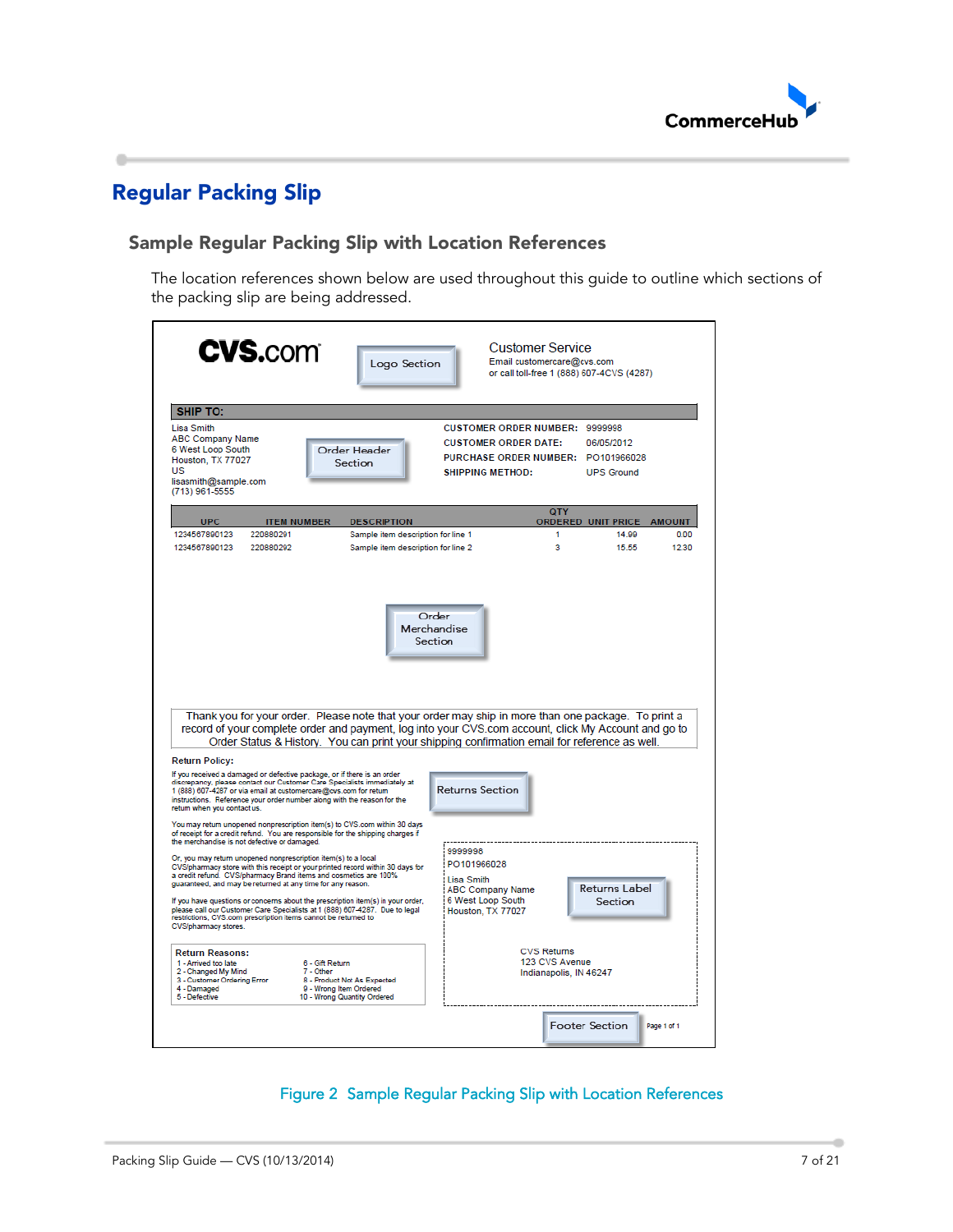

### <span id="page-7-0"></span>Order Level Message

CVS' packing slips do not contain any order-level messages.

### <span id="page-7-1"></span>Return Instructions

Customers are instructed to contact CVS' Customer Care Specialists at 1 (888) 607-4287 or via email at customercare@cvs.com.

### <span id="page-7-2"></span>Line-Item Detail

A single blank line should display between each line item.

## <span id="page-7-3"></span>Reprinted Packing Slips

Packing slip reprints should be produced when an order is partially shipped. When a reprinted packing slip is produced, the following information changes:

- Quantities are not adjusted for canceled and shipped items.
- Line items where all quantities were cancelled should not display.

### <span id="page-7-4"></span>Element Types

Elements are identified in the following tables as either "fixed" (F) or "variable" (V). Fixed elements are elements that remain the same regardless of any data received, i.e., static text. Variable elements contain changeable data as received from the order file.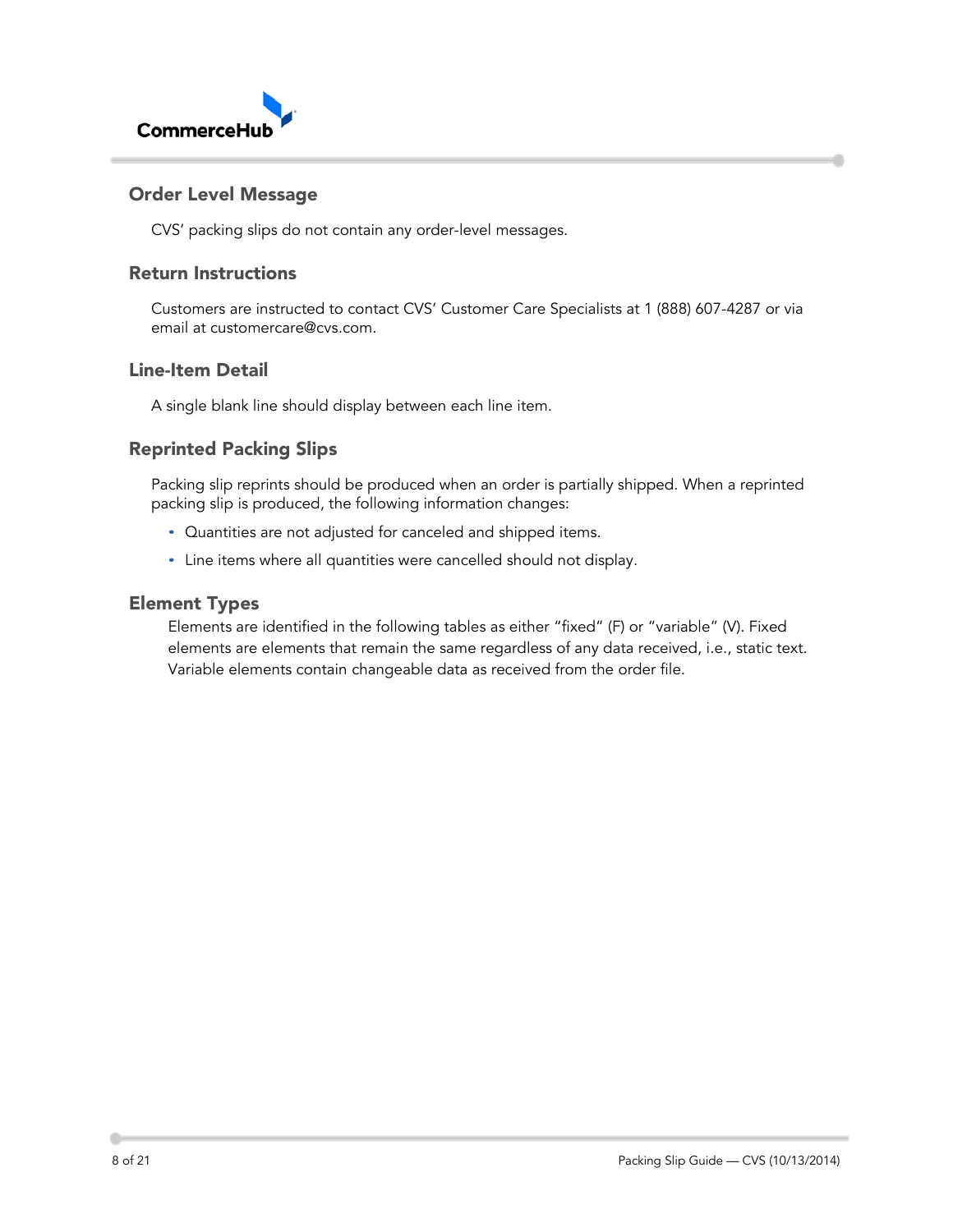

## <span id="page-8-0"></span>Element Properties

۰

The sections below list the content of the packing slip according to the location reference.

# Text Requirements for all elements:

Font Name = Arial

| <b>Data Element</b>           | <b>Max</b><br>Length | <b>Font</b><br><b>Size</b> | <b>Font</b><br><b>Style</b>      | F/V            | <b>Comments</b>                                                         |  |  |  |
|-------------------------------|----------------------|----------------------------|----------------------------------|----------------|-------------------------------------------------------------------------|--|--|--|
| <b>LOGO HEADER SECTION</b>    |                      |                            |                                  |                |                                                                         |  |  |  |
| <b>LOGO</b>                   |                      |                            |                                  | F              | CVS.com logo image                                                      |  |  |  |
| <b>Static Text</b>            |                      | 14                         | <b>Bold</b>                      | $\mathsf F$    | <b>Customer Service</b>                                                 |  |  |  |
| <b>Static Text</b>            |                      | 10                         |                                  | F              | Email customercare@cvs.com<br>or call toll-free 1 (888) 607 4CVS (4287) |  |  |  |
| <b>ORDER HEADER SECTION</b>   |                      |                            |                                  |                |                                                                         |  |  |  |
| Label                         |                      | 10                         | <b>Bold/Grey</b><br>background   | F              | <b>SHIP TO:</b>                                                         |  |  |  |
| Ship to Name                  | 100                  | 10                         |                                  | $\vee$         |                                                                         |  |  |  |
| Ship to address line 1        | 80                   | 10                         |                                  | V              |                                                                         |  |  |  |
| Ship to address line 2        | 80                   | 10                         |                                  | $\vee$         | When not present, lines should shift up.                                |  |  |  |
| Ship to City                  | 40                   | 10                         |                                  | $\vee$         |                                                                         |  |  |  |
| Ship to State                 | 20                   | 10                         |                                  | V              |                                                                         |  |  |  |
| Ship to Zip Code              | 15                   | 10                         |                                  | $\vee$         |                                                                         |  |  |  |
| Ship to Zip Code<br>Extension | $\overline{4}$       | 10                         |                                  | $\vee$         |                                                                         |  |  |  |
| Ship to Country               | 3                    | 10                         |                                  | V              |                                                                         |  |  |  |
| Ship to Email                 | 30                   | 10                         |                                  | V              |                                                                         |  |  |  |
| Ship To Day Phone             | 14                   | 10                         |                                  | $\vee$         |                                                                         |  |  |  |
| Label                         |                      | 10                         | <b>Bold</b>                      | F              | <b>CUSTOMER ORDER NUMBER:</b>                                           |  |  |  |
| Customer Order Number         |                      | 10                         |                                  | V              |                                                                         |  |  |  |
| Label                         |                      | 10                         | <b>Bold</b>                      | F              | <b>CUSTOMER ORDER DATE:</b>                                             |  |  |  |
| <b>Customer Order Date</b>    | 30                   | 10                         |                                  | V              |                                                                         |  |  |  |
| Label                         |                      | 10                         | <b>Bold</b>                      | F              | PURCHASE ORDER NUMBER:                                                  |  |  |  |
| Purchase Order Number         | 20                   | 10                         |                                  | $\vee$         |                                                                         |  |  |  |
| Label                         |                      | 10                         | <b>Bold</b>                      | $\overline{F}$ | <b>SHIPPING METHOD:</b>                                                 |  |  |  |
| Shipping Code<br>Description  | 50                   | 10                         |                                  | V              |                                                                         |  |  |  |
|                               |                      |                            | <b>ORDER MERCHANDISE SECTION</b> |                |                                                                         |  |  |  |
| Label                         |                      | 10                         | <b>Bold</b>                      | F              | <b>UPC</b>                                                              |  |  |  |
| Label                         |                      | 10                         | <b>Bold</b>                      | F              | <b>ITEM NUMBER</b>                                                      |  |  |  |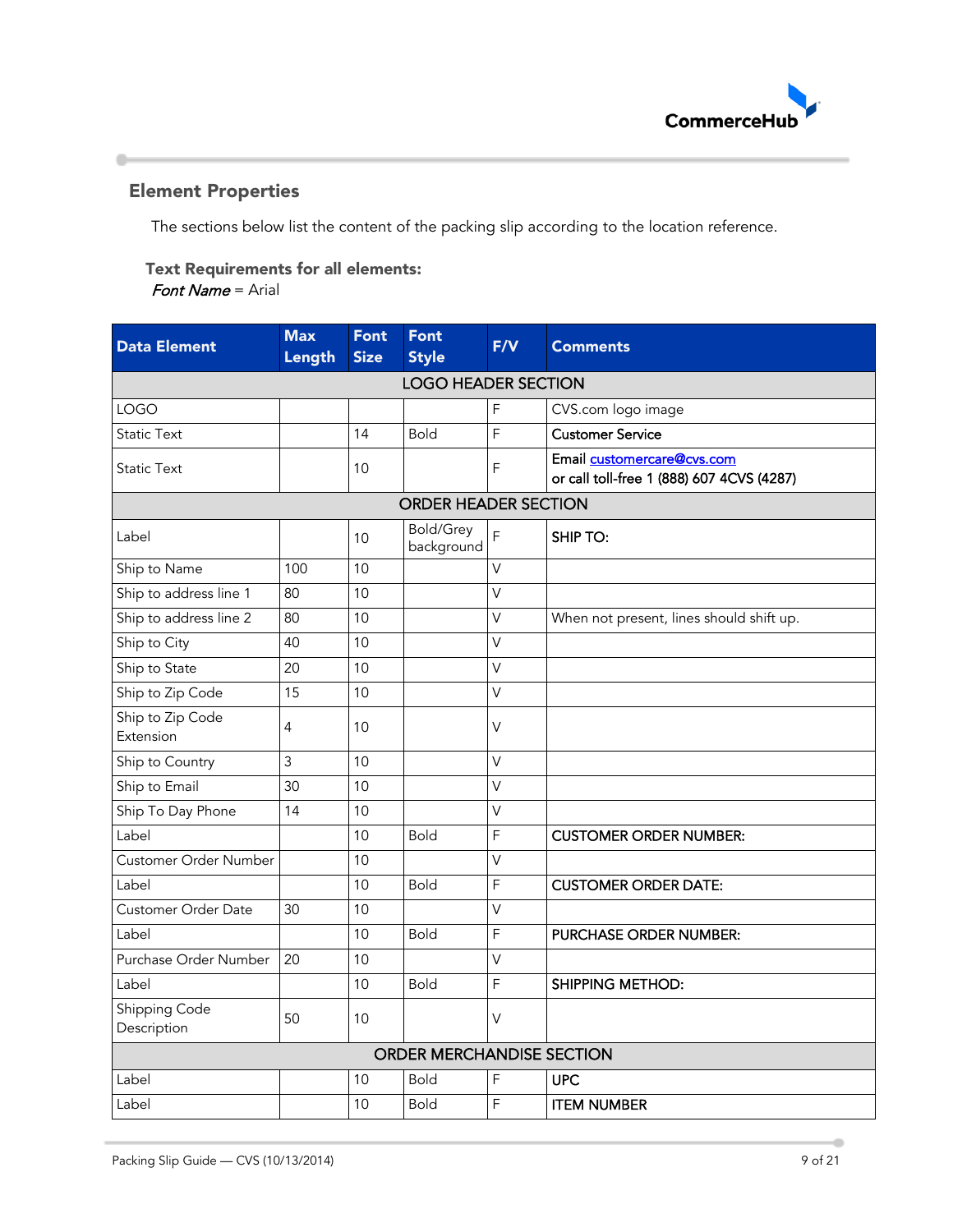

| <b>Data Element</b>        | <b>Max</b><br>Length | <b>Font</b><br><b>Size</b> | <b>Font</b><br><b>Style</b> | F/V          | <b>Comments</b>                                                                                                                                                                                                                                                                                                             |
|----------------------------|----------------------|----------------------------|-----------------------------|--------------|-----------------------------------------------------------------------------------------------------------------------------------------------------------------------------------------------------------------------------------------------------------------------------------------------------------------------------|
| Label                      |                      | 10                         | <b>Bold</b>                 | F            | <b>DESCRIPTION</b>                                                                                                                                                                                                                                                                                                          |
| Label                      |                      | 10                         | <b>Bold</b>                 | F            | QTY ORDERED                                                                                                                                                                                                                                                                                                                 |
| Label                      |                      | 10                         | <b>Bold</b>                 | $\mathsf{F}$ | <b>UNIT PRICE</b>                                                                                                                                                                                                                                                                                                           |
| Label                      |                      | 10                         | <b>Bold</b>                 | F            | <b>AMOUNT</b>                                                                                                                                                                                                                                                                                                               |
| <b>UPC</b>                 | 20                   | 10                         |                             | $\vee$       |                                                                                                                                                                                                                                                                                                                             |
| Vendor SKU                 | 60                   | 10                         |                             | $\vee$       |                                                                                                                                                                                                                                                                                                                             |
| Item Description           | 80                   | 10                         |                             | $\vee$       |                                                                                                                                                                                                                                                                                                                             |
| Quantity                   | 4                    | 10                         |                             | V            |                                                                                                                                                                                                                                                                                                                             |
| Unit Price                 | 6                    | 10                         |                             | $\vee$       | Format = $9999.99$                                                                                                                                                                                                                                                                                                          |
| Line Merchandise<br>Amount | 6                    | 10                         |                             | $\vee$       | Format = $9999.99$                                                                                                                                                                                                                                                                                                          |
|                            |                      |                            | <b>RETURNS SECTION</b>      |              |                                                                                                                                                                                                                                                                                                                             |
| <b>Static Text</b>         |                      | 10                         |                             | F            | Thank you for your order. Please note that your<br>order may ship in more than one package. To print<br>a record of your complete order and payment, log<br>into your CVS.com account, click on My Account<br>and go to Order Status & History. You can print<br>your shipping confirmation email for reference as<br>well. |
| <b>Static Text</b>         |                      | 10                         | <b>Bold</b>                 |              | <b>Return Policy</b>                                                                                                                                                                                                                                                                                                        |

 $\frac{1}{2}$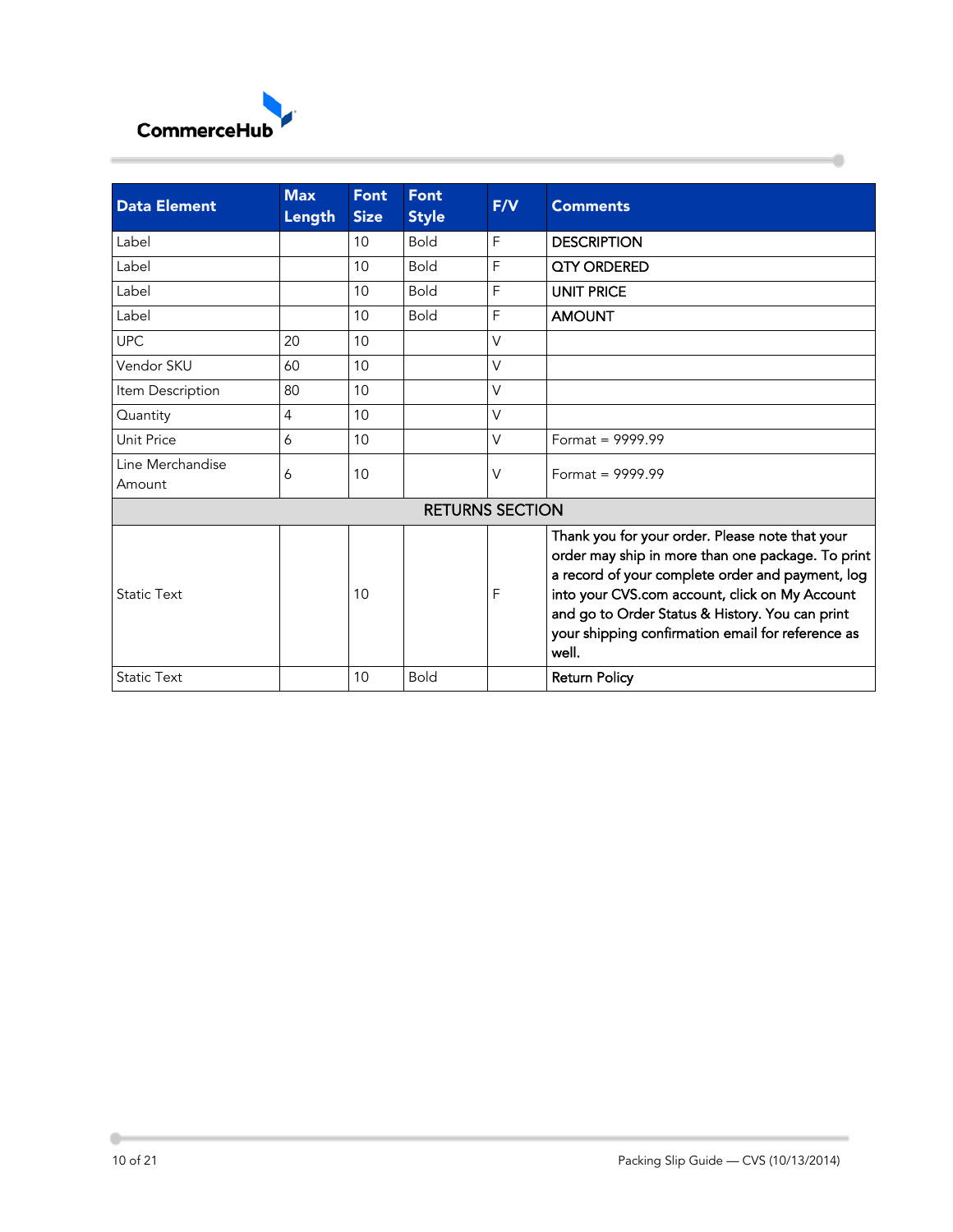

| <b>Data Element</b> | <b>Max</b><br>Length | <b>Font</b><br><b>Size</b> | Font<br><b>Style</b> | F/V         | <b>Comments</b>                                                                                                                                                                                                                                                                                                                                                                                                                                                                                                                                               |
|---------------------|----------------------|----------------------------|----------------------|-------------|---------------------------------------------------------------------------------------------------------------------------------------------------------------------------------------------------------------------------------------------------------------------------------------------------------------------------------------------------------------------------------------------------------------------------------------------------------------------------------------------------------------------------------------------------------------|
|                     |                      |                            |                      |             | Note: The following text is printed only when the<br>packing slip type does <b>NOT</b> = 'nostorereturn':                                                                                                                                                                                                                                                                                                                                                                                                                                                     |
| <b>Static Text</b>  |                      | 10                         |                      | $\mathsf F$ | If you received a damaged or defective package,<br>or if there is an order discrepancy, please contact<br>our Customer Care Specialists immediately at 1<br>(888) 607-4287 or via email at<br>customercare@cvs.com for return instructions.<br>Reference your order number along with the<br>reason for the return when you contact us.<br>You may return unopened nonprescription item(s)<br>to CVS.com within 30 days of receipt for a credit<br>refund. You are responsible for the shipping<br>charges if the merchandise is not defective or<br>damaged. |
|                     |                      |                            |                      |             | Or, you may return unopened nonprescription<br>item(s) to a local CVS/pharmacy store with this<br>receipt or your printed record within 30 days for a<br>credit refund. CVS/pharmacy Brand items and<br>cosmetics are 100% guaranteed, and may be<br>returned at any time for any reason.                                                                                                                                                                                                                                                                     |
|                     |                      |                            |                      |             | If you have questions or concerns about the<br>prescription item(s) in your order, please call our<br>Customer Care Specialists at 1 (888) 607-4287.<br>Due to legal restrictions, CVS.com prescription<br>items cannot be returned to CVS/pharmacy stores.                                                                                                                                                                                                                                                                                                   |

۰

۰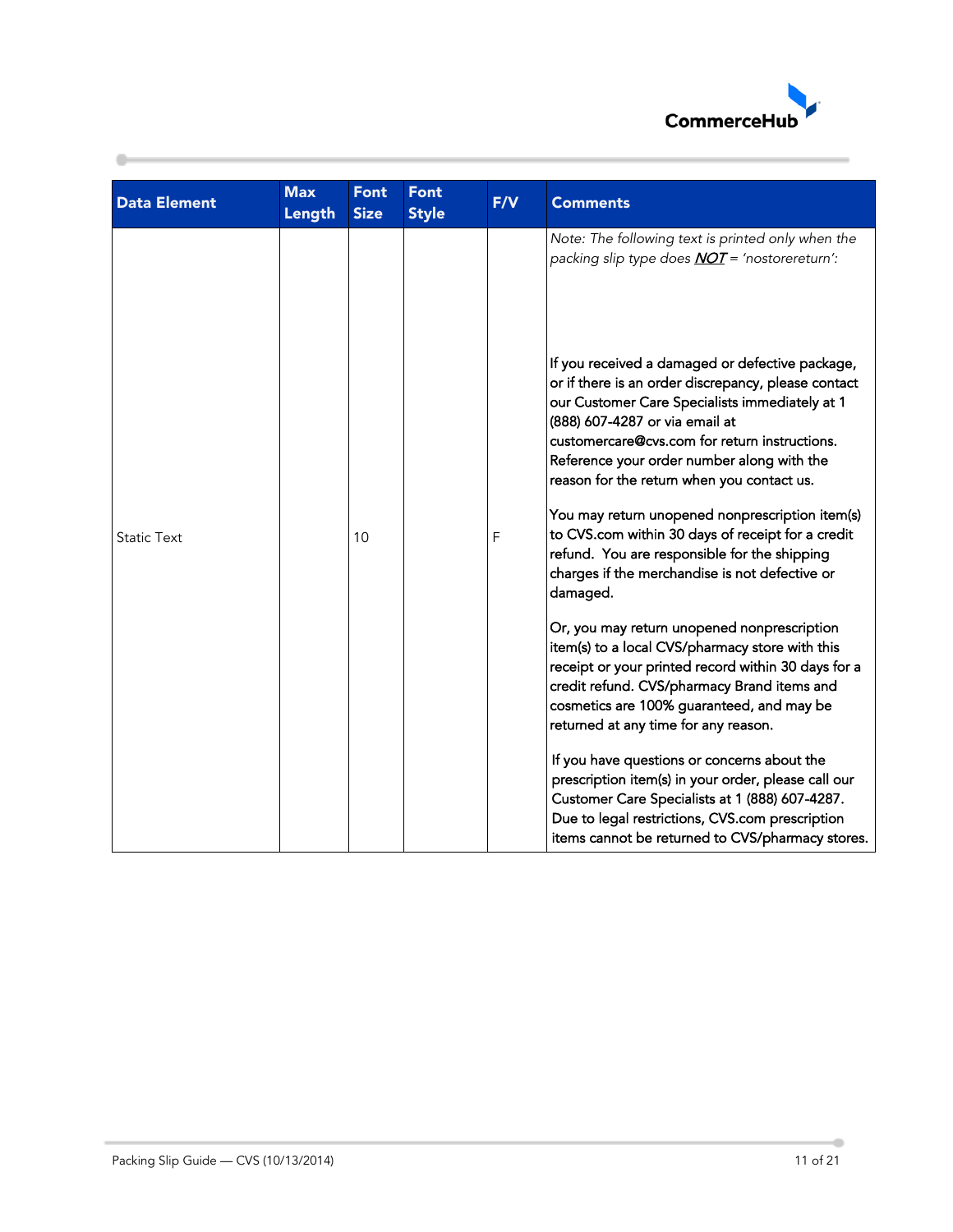

| <b>Data Element</b>           | <b>Max</b><br>Length | <b>Font</b><br><b>Size</b> | <b>Font</b><br><b>Style</b> | F/V         | <b>Comments</b>                                                                                                                                                                                                                                                                                                                                                                                                                                                                                                                     |                                                                                                                      |
|-------------------------------|----------------------|----------------------------|-----------------------------|-------------|-------------------------------------------------------------------------------------------------------------------------------------------------------------------------------------------------------------------------------------------------------------------------------------------------------------------------------------------------------------------------------------------------------------------------------------------------------------------------------------------------------------------------------------|----------------------------------------------------------------------------------------------------------------------|
| <b>Static Text</b>            |                      | 10                         |                             | F           | Note: The following text is printed only when the<br>packing slip type = 'nostorereturn':<br>Items in this order are not returnable to CVS.com<br>or CVS stores. Please contact our Customer Care<br>Specialists immediately at 1 (888) 607-4287 or via<br>email at customercare@cvs.com for return<br>instructions.<br><b>ATTN Store Managers:</b><br>For information on returns, go to section 7,<br>CVS.com Returns in the Operations Manual under<br>Refunds. For CVS.com order questions, call toll-<br>free 1 (888) 607-4287. |                                                                                                                      |
| <b>Static Text</b>            |                      | 10                         | <b>Bold</b>                 | F           | <b>Return Reasons:</b>                                                                                                                                                                                                                                                                                                                                                                                                                                                                                                              |                                                                                                                      |
| <b>Static Text</b>            |                      | 8                          |                             | F           | 1 - Arrived too late<br>2 - Changed My Mind<br>3 - Customer Ordering Error<br>4 - Damaged<br>5 - Defective                                                                                                                                                                                                                                                                                                                                                                                                                          | 6 - Gift Return<br>7 - Other<br>8 - Product Not As Expected<br>9 - Wrong Item Ordered<br>10 - Wrong Quantity Ordered |
|                               |                      |                            | <b>RETURN LABEL SECTION</b> |             |                                                                                                                                                                                                                                                                                                                                                                                                                                                                                                                                     |                                                                                                                      |
| Customer Order Number         |                      | 10                         |                             | V           |                                                                                                                                                                                                                                                                                                                                                                                                                                                                                                                                     |                                                                                                                      |
| Purchase Order Number         | 20                   | 10                         |                             | $\vee$      |                                                                                                                                                                                                                                                                                                                                                                                                                                                                                                                                     |                                                                                                                      |
| Ship to Name                  | 100                  | 10                         |                             | $\vee$      |                                                                                                                                                                                                                                                                                                                                                                                                                                                                                                                                     |                                                                                                                      |
| Ship to address line 1        | 80                   | 10                         |                             | V           |                                                                                                                                                                                                                                                                                                                                                                                                                                                                                                                                     |                                                                                                                      |
| Ship to address line 2        | 80                   | 10                         |                             | $\vee$      | When not present, lines should shift up.                                                                                                                                                                                                                                                                                                                                                                                                                                                                                            |                                                                                                                      |
| Ship to City                  | 40                   | 10                         |                             | $\vee$      |                                                                                                                                                                                                                                                                                                                                                                                                                                                                                                                                     |                                                                                                                      |
| Ship to State                 | 20                   | 10                         |                             | V           |                                                                                                                                                                                                                                                                                                                                                                                                                                                                                                                                     |                                                                                                                      |
| Ship to Zip Code              | 15                   | 10                         |                             | $\vee$      |                                                                                                                                                                                                                                                                                                                                                                                                                                                                                                                                     |                                                                                                                      |
| Ship to Zip Code<br>Extension | $\overline{4}$       | 10                         |                             | $\vee$      |                                                                                                                                                                                                                                                                                                                                                                                                                                                                                                                                     |                                                                                                                      |
| Return to Name                | 100                  | 10                         |                             | $\vee$      |                                                                                                                                                                                                                                                                                                                                                                                                                                                                                                                                     |                                                                                                                      |
| Return to address line 1      | 80                   | 10                         |                             | $\vee$      |                                                                                                                                                                                                                                                                                                                                                                                                                                                                                                                                     |                                                                                                                      |
| Return to address line 2      | 80                   | 10                         |                             | V           | When not present, lines should shift up.                                                                                                                                                                                                                                                                                                                                                                                                                                                                                            |                                                                                                                      |
| Return to City                | 40                   | 10                         |                             | $\mathsf V$ |                                                                                                                                                                                                                                                                                                                                                                                                                                                                                                                                     |                                                                                                                      |
| Return to State               | 20                   | 10                         |                             | $\vee$      |                                                                                                                                                                                                                                                                                                                                                                                                                                                                                                                                     |                                                                                                                      |
| Return to Zip Code            | 15                   | $10$                       |                             | V           |                                                                                                                                                                                                                                                                                                                                                                                                                                                                                                                                     |                                                                                                                      |

á

 $\leftarrow$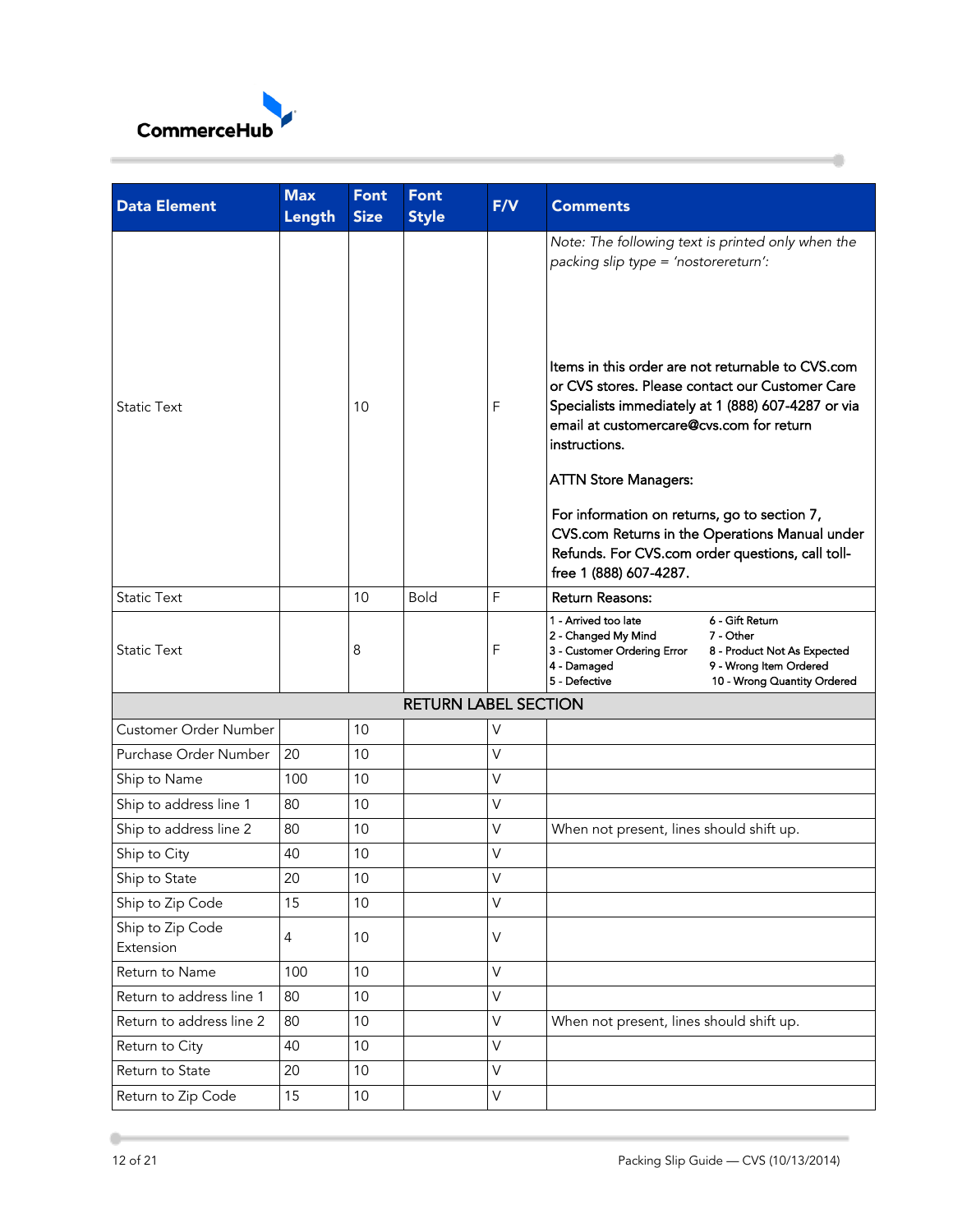

| <b>Data Element</b>             | <b>Max</b><br>Length | Font<br><b>Size</b> | Font<br><b>Style</b> | F/V | <b>Comments</b> |  |  |
|---------------------------------|----------------------|---------------------|----------------------|-----|-----------------|--|--|
| Return to Zip Code<br>Extension | 4                    | 10                  |                      |     |                 |  |  |
| <b>FOOTER SECTION</b>           |                      |                     |                      |     |                 |  |  |
|                                 |                      | 10                  |                      | V   | Page (#) of (#) |  |  |

## <span id="page-12-0"></span>Other Design Attributes

- Text should wrap to fit within the bordered location.
- All date fields should be in the format of mm/dd/yyyy.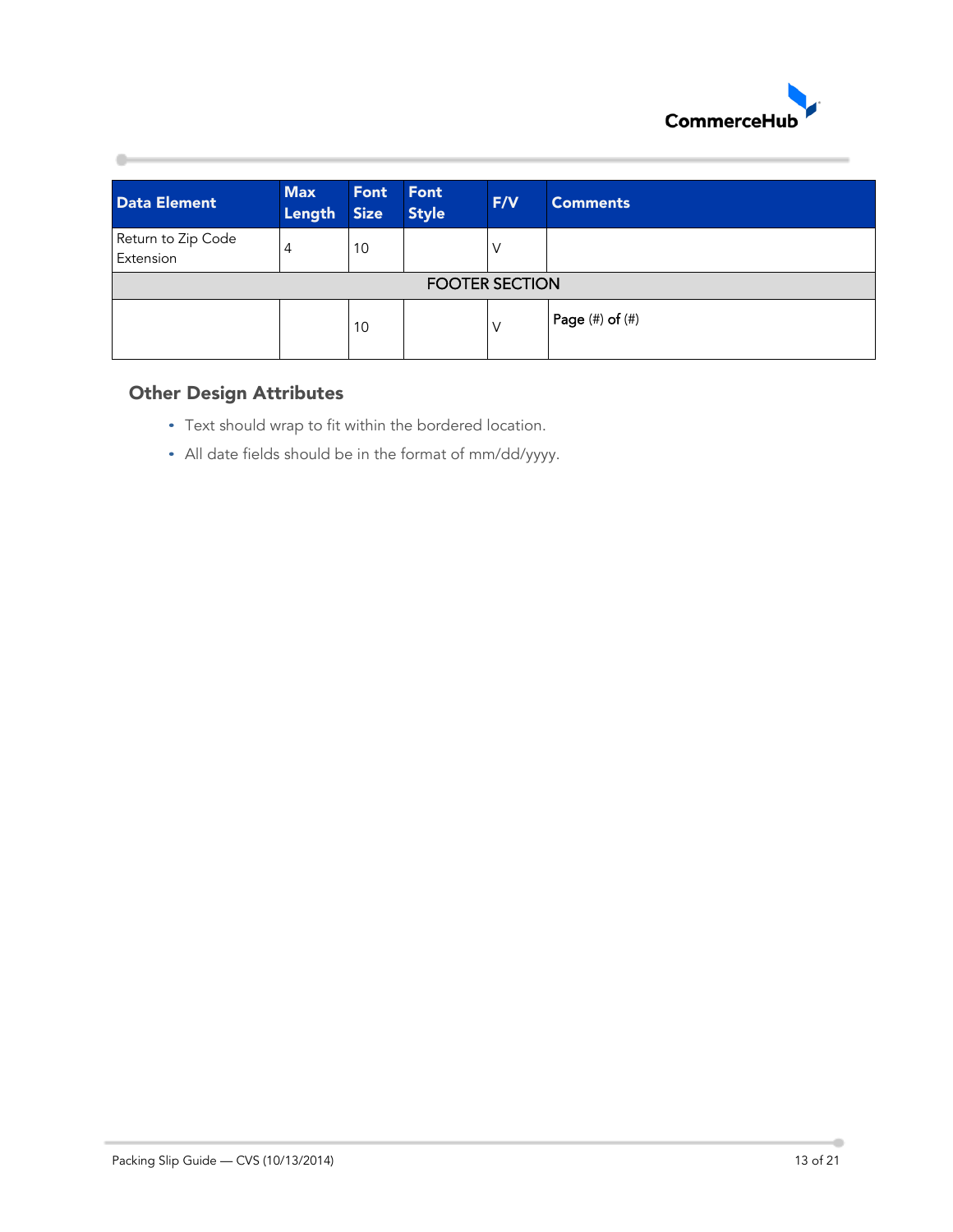

| <b>CVS.com</b>                                                                                                                                                                                                                                                                                                                                                                                                                                                                                                                                                             | <b>Customer Service</b><br>Email customercare@cvs.com<br>or call toll-free 1 (888) 607-4CVS (4287)                                                                                                                                                                                                           |  |  |  |  |  |
|----------------------------------------------------------------------------------------------------------------------------------------------------------------------------------------------------------------------------------------------------------------------------------------------------------------------------------------------------------------------------------------------------------------------------------------------------------------------------------------------------------------------------------------------------------------------------|--------------------------------------------------------------------------------------------------------------------------------------------------------------------------------------------------------------------------------------------------------------------------------------------------------------|--|--|--|--|--|
| <b>SHIP TO:</b><br>Lisa Smith<br><b>ABC Company Name</b><br>6 West Loop South<br>Houston, TX 77027<br>US<br>lisasmith@sample.com                                                                                                                                                                                                                                                                                                                                                                                                                                           | <b>CUSTOMER ORDER NUMBER: 9999998</b><br><b>CUSTOMER ORDER DATE:</b><br>06/05/2012<br>PURCHASE ORDER NUMBER: PO101966028<br><b>SHIPPING METHOD:</b><br><b>UPS Ground</b>                                                                                                                                     |  |  |  |  |  |
| (713) 961-5555<br><b>UPC</b><br><b>ITEM NUMBER</b><br><b>DESCRIPTION</b><br>220880291<br>1234567890123<br>1234567890123<br>220880292                                                                                                                                                                                                                                                                                                                                                                                                                                       | <b>QTY</b><br><b>ORDERED UNIT PRICE</b><br><b>AMOUNT</b><br>Sample item description for line 1<br>14.99<br>0.00<br>1<br>3<br>15.55<br>12.30<br>Sample item description for line 2                                                                                                                            |  |  |  |  |  |
|                                                                                                                                                                                                                                                                                                                                                                                                                                                                                                                                                                            | Thank you for your order. Please note that your order may ship in more than one package. To print a<br>record of your complete order and payment, log into your CVS.com account, click My Account and go to<br>Order Status & History. You can print your shipping confirmation email for reference as well. |  |  |  |  |  |
| <b>Return Policy:</b><br>If you received a damaged or defective package, or if there is an order<br>discrepancy, please contact our Customer Care Specialists immediately at<br>1 (888) 607-4287 or via email at customercare@cvs.com for return<br>instructions. Reference your order number along with the reason for the<br>return when you contact us.<br>You may return unopened nonprescription item(s) to CVS.com within 30 days<br>of receipt for a credit refund. You are responsible for the shipping charges if<br>the merchandise is not defective or damaged. | 9999998                                                                                                                                                                                                                                                                                                      |  |  |  |  |  |
| Or, you may return unopened nonprescription item(s) to a local<br>CVS/pharmacy store with this receipt or your printed record within 30 days for<br>a credit refund. CVS/pharmacy Brand items and cosmetics are 100%<br>guaranteed, and may be returned at any time for any reason.<br>If you have questions or concerns about the prescription item(s) in your order,<br>please call our Customer Care Specialists at 1 (888) 607-4287. Due to legal<br>restrictions, CVS.com prescription items cannot be returned to<br>CVS/pharmacy stores.                            | PO101966028<br><b>Lisa Smith</b><br><b>ABC Company Name</b><br>6 West Loop South<br>Houston, TX 77027                                                                                                                                                                                                        |  |  |  |  |  |
| <b>Return Reasons:</b><br>1 - Arrived too late<br>6 - Gift Return<br>2 - Changed My Mind<br>7 - Other<br>3 - Customer Ordering Error<br>8 - Product Not As Expected<br>4 - Damaged<br>9 - Wrong Item Ordered<br>5 - Defective<br>10 - Wrong Quantity Ordered                                                                                                                                                                                                                                                                                                               | <b>CVS Returns</b><br>123 CVS Avenue<br>Indianapolis, IN 46247                                                                                                                                                                                                                                               |  |  |  |  |  |
|                                                                                                                                                                                                                                                                                                                                                                                                                                                                                                                                                                            | Page 1 of 1                                                                                                                                                                                                                                                                                                  |  |  |  |  |  |

<span id="page-13-0"></span>Figure 3 Sample Regular Packing Slip

 $\leftarrow$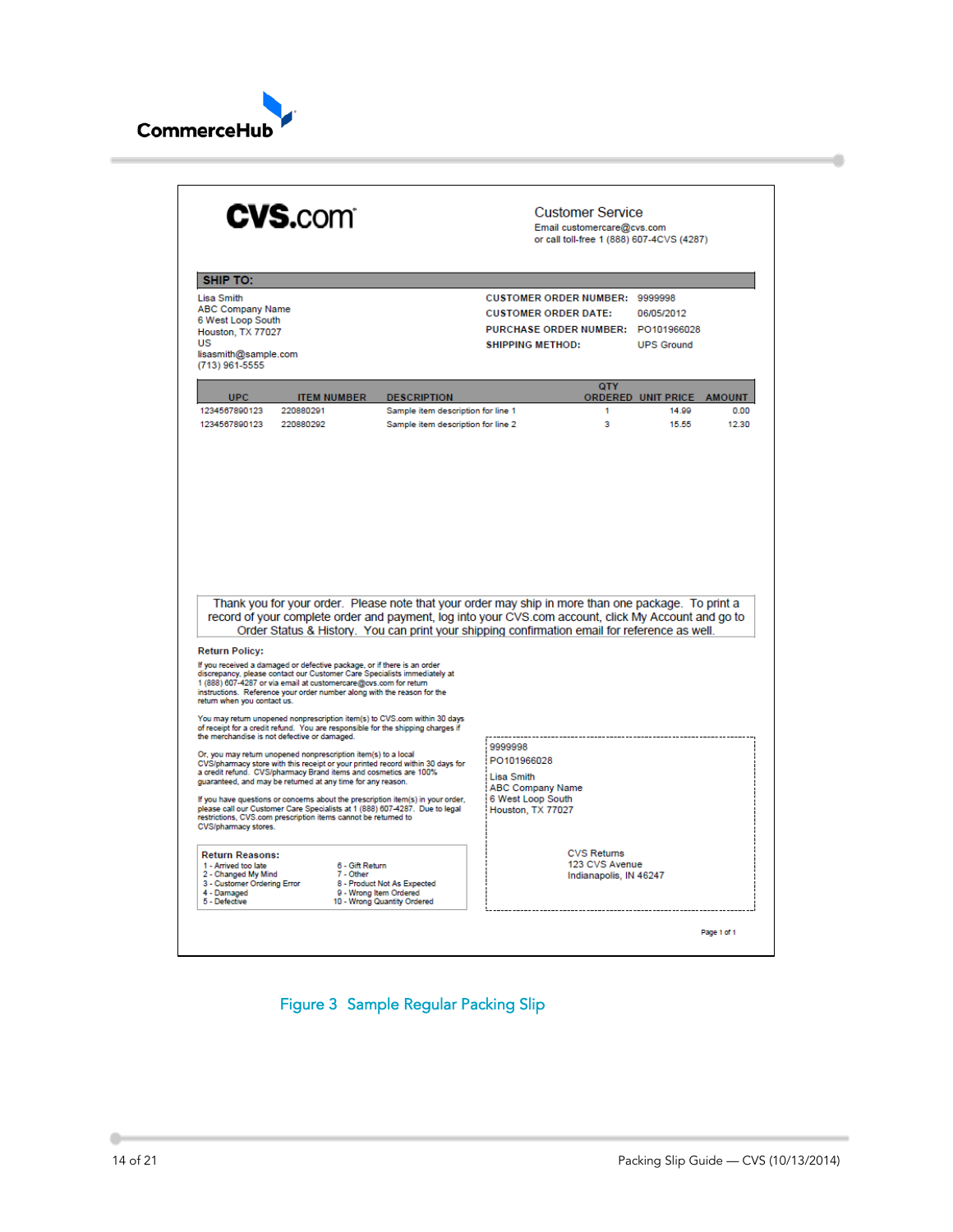

# <span id="page-14-0"></span>Mapping to the Purchase Order Message File

The bracketed numbers on the sample packing slips below correspond to data elements included in the Purchase Order message file that you receive from CommerceHub. The tables in this section associate each data element (by its bracketed ID number) with its location in a particular type of file, i.e., HubEDI 850, HubXML, or Hub Delimited. You will need to trace how the data elements in the Purchase Order message file from CommerceHub are captured by your internal systems in order to access the proper data elements to produce the packing slip. These tables provide a starting point for performing that trace.

| <b>SHIP TO:</b><br><b>CUSTOMER ORDER NUMBER: [201]</b><br>[101]<br>[102]<br><b>CUSTOMER ORDER DATE:</b><br>[202]<br>[103]<br><b>PURCHASE ORDER NUMBER:</b><br>[203]<br>[104], [105] [106]-[107]<br>[108]<br><b>SHIPPING METHOD:</b><br>[204]<br>[109]<br>[110]<br><b>QTY</b><br><b>UPC</b><br><b>DESCRIPTION</b><br><b>ITEM NUMBER</b><br>ORDERED UNIT PRICE AMOUNT<br><b>F3011</b><br>[302]<br>[303]<br>[304]<br>[305]<br>[306]<br>Thank you for your order. Please note that your order may ship in more than one package. To print a<br>record of your complete order and payment, log into your CVS.com account, click My Account and go to<br>Order Status & History. You can print your shipping confirmation email for reference as well.<br><b>Return Policy:</b><br>If you received a damaged or defective package, or if there is an order<br>discrepancy, please contact our Customer Care Specialists immediately at<br>1 (888) 607-4287 or via email at customercare@cvs.com for return<br>instructions. Reference your order number along with the reason for the<br>return when you contact us.<br>You may return unopened nonprescription item(s) to CVS.com within 30 days<br>of receipt for a credit refund. You are responsible for the shipping charges if<br>the merchandise is not defective or damaged.<br>[201]<br>Or, you may return unopened nonprescription item(s) to a local<br>[203]<br>CVS/pharmacy store with this receipt within 30 days for a credit refund.<br>CVS/pharmacy Brand items and cosmetics are 100% guaranteed, and may<br>[101]<br>be returned at any time for any reason.<br>[102]<br>[103]<br>If you have questions or concerns about the prescription item(s) in your order,<br>please call our Customer Care Specialists at 1 (888) 607-4287. Due to legal<br>[104], [105] [106]-[107]<br>restrictions, CVS.com prescription items cannot be returned to<br>CVS/pharmacy stores.<br>[401]<br><b>Return Reasons:</b><br>[402]<br>6 - Gift Return<br>1 - Arrived too late<br>[403]<br>2 - Changed My Mind<br>7 - Other<br>[404], [405] [406]-[407]<br>8 - Product Not As Expected<br>3 - Customer Ordering Error<br>4 - Damaged<br>9 - Wrong Item Ordered<br>5 - Defective<br>10 - Wrong Quantity Ordered | <b>CVS.com</b> | <b>Customer Service</b><br>Email customercare@cvs.com<br>or call toll-free 1 (888) 607-4CVS (4287) |
|------------------------------------------------------------------------------------------------------------------------------------------------------------------------------------------------------------------------------------------------------------------------------------------------------------------------------------------------------------------------------------------------------------------------------------------------------------------------------------------------------------------------------------------------------------------------------------------------------------------------------------------------------------------------------------------------------------------------------------------------------------------------------------------------------------------------------------------------------------------------------------------------------------------------------------------------------------------------------------------------------------------------------------------------------------------------------------------------------------------------------------------------------------------------------------------------------------------------------------------------------------------------------------------------------------------------------------------------------------------------------------------------------------------------------------------------------------------------------------------------------------------------------------------------------------------------------------------------------------------------------------------------------------------------------------------------------------------------------------------------------------------------------------------------------------------------------------------------------------------------------------------------------------------------------------------------------------------------------------------------------------------------------------------------------------------------------------------------------------------------------------------------------------------------------------------------------------------------------------------------------------|----------------|----------------------------------------------------------------------------------------------------|
|                                                                                                                                                                                                                                                                                                                                                                                                                                                                                                                                                                                                                                                                                                                                                                                                                                                                                                                                                                                                                                                                                                                                                                                                                                                                                                                                                                                                                                                                                                                                                                                                                                                                                                                                                                                                                                                                                                                                                                                                                                                                                                                                                                                                                                                            |                |                                                                                                    |
|                                                                                                                                                                                                                                                                                                                                                                                                                                                                                                                                                                                                                                                                                                                                                                                                                                                                                                                                                                                                                                                                                                                                                                                                                                                                                                                                                                                                                                                                                                                                                                                                                                                                                                                                                                                                                                                                                                                                                                                                                                                                                                                                                                                                                                                            |                |                                                                                                    |
|                                                                                                                                                                                                                                                                                                                                                                                                                                                                                                                                                                                                                                                                                                                                                                                                                                                                                                                                                                                                                                                                                                                                                                                                                                                                                                                                                                                                                                                                                                                                                                                                                                                                                                                                                                                                                                                                                                                                                                                                                                                                                                                                                                                                                                                            |                |                                                                                                    |
|                                                                                                                                                                                                                                                                                                                                                                                                                                                                                                                                                                                                                                                                                                                                                                                                                                                                                                                                                                                                                                                                                                                                                                                                                                                                                                                                                                                                                                                                                                                                                                                                                                                                                                                                                                                                                                                                                                                                                                                                                                                                                                                                                                                                                                                            |                |                                                                                                    |
| Page 1 of 1                                                                                                                                                                                                                                                                                                                                                                                                                                                                                                                                                                                                                                                                                                                                                                                                                                                                                                                                                                                                                                                                                                                                                                                                                                                                                                                                                                                                                                                                                                                                                                                                                                                                                                                                                                                                                                                                                                                                                                                                                                                                                                                                                                                                                                                |                |                                                                                                    |

#### <span id="page-14-1"></span>Figure 4 Sample Regular Packing Slip with Order Message References

 $\mathbf{r}$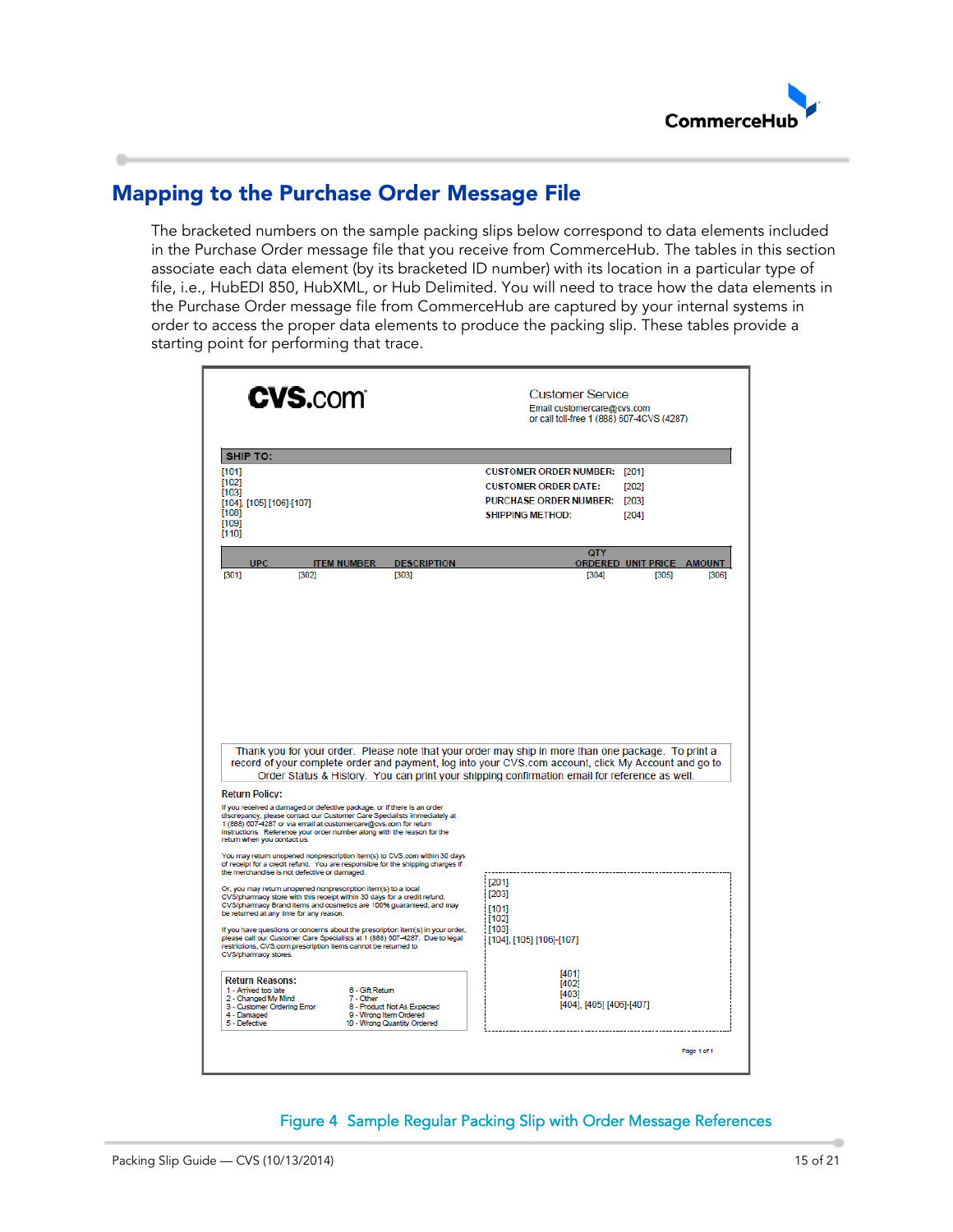

## <span id="page-15-0"></span>Data Element Table for EDI

| <b>Label</b>     | <b>Element</b>                | <b>Description</b>                                      | <b>Notes</b> |
|------------------|-------------------------------|---------------------------------------------------------|--------------|
| 101              | Ship-To Name                  | 1.310.N1-.ST--.N1-.----.02.0093.----.--.----------      |              |
| 102              | Ship-To Address Line 1        | 1.330.N1-.ST--.N3-.----.01.0166.----.--.----------      |              |
| 103              | Ship-To Address Line 2        | 1.330.N1-.ST--.N3-.----.02.0166.----.--.----------      |              |
| 104              | Ship-To City                  | 1.340.N1-.ST--.N4-.----.01.0019.----.--.----------      |              |
| 105              | Ship-To State                 | 1.340.N1-.ST--.N4-.----.02.0156.----.--.----------      |              |
| 106              | Ship-To Zip Code              | 1.340.N1-.ST--.N4-.----.03.0116.----.--.----------      |              |
| 107              | Ship-to Zip Code<br>Extension | 1.340.N1-.ST--.N4-.----.03.0116.----.--.----------      |              |
| 108              | Ship-To Country               | 1.340.N1-.ST--.N4-.----.04.0026.----.--.----------      |              |
| 109              | Ship-To Email                 | 1.360.N1-.ST--.PER.BD--.08.0364.EM--.--.---------       |              |
| 110              | Ship-To Phone Number          | 1.360.N1-.ST--.PER.BD--.04.0364.TE--.--.----.----       |              |
| 201              | Order Number                  | 1.050 .--- .--- .REF.CO--.02.0127 .---- .-- .--- .----  |              |
| $\overline{202}$ | Order Date                    | 1.150.---.----.DTM.006-.02.0373.----.--.----------      |              |
| 203              | P.O. Number                   | 1.020.---.----.BEG.----.03.0324.----.--.-----------     |              |
| 204              | Shipping Method               | 1.240.---.----.TD5.----.05.0387.----.--.----------      |              |
| 301              | <b>UPC</b>                    | 2.010.PO1.----.PO1.----.13.0234.UP--.--.----------      |              |
| 302              | Item Number                   | 2.010.PO1.----.PO1.----.07.0234.SK--.--.----.----       |              |
| 303              | Description                   | 2.050.PID.----.PID.08--.05.0352.F---.--.----.----       |              |
| 304              | Quantity Ordered              | 2.010.PO1.----.PO1.----.02.0330.----.--.---.----        |              |
| 305              | <b>Unit Price</b>             | 2.040.PO1.----.CTP.RS--.03.0212.RES-.--.----.----       |              |
| 306              | Amount                        | 2.130.SAC .---- . SAC.D340.15.0352 .---- .-- .--- .---- |              |
| 401              | Ship-From Name                | 1.310.N1-.SF--.N1-.----.02.0093.----.--.----------      |              |
| 402              | Ship-From Address Line 1      | 1.330.N1-.SF--.N3-.----.01.0166.----.--.----------      |              |
| 403              | Ship-From Address Line 2      | 1.330.N1-.SF--.N3-.----.02.0166.----.--.----------      |              |

Ò

 $\frac{1}{2}$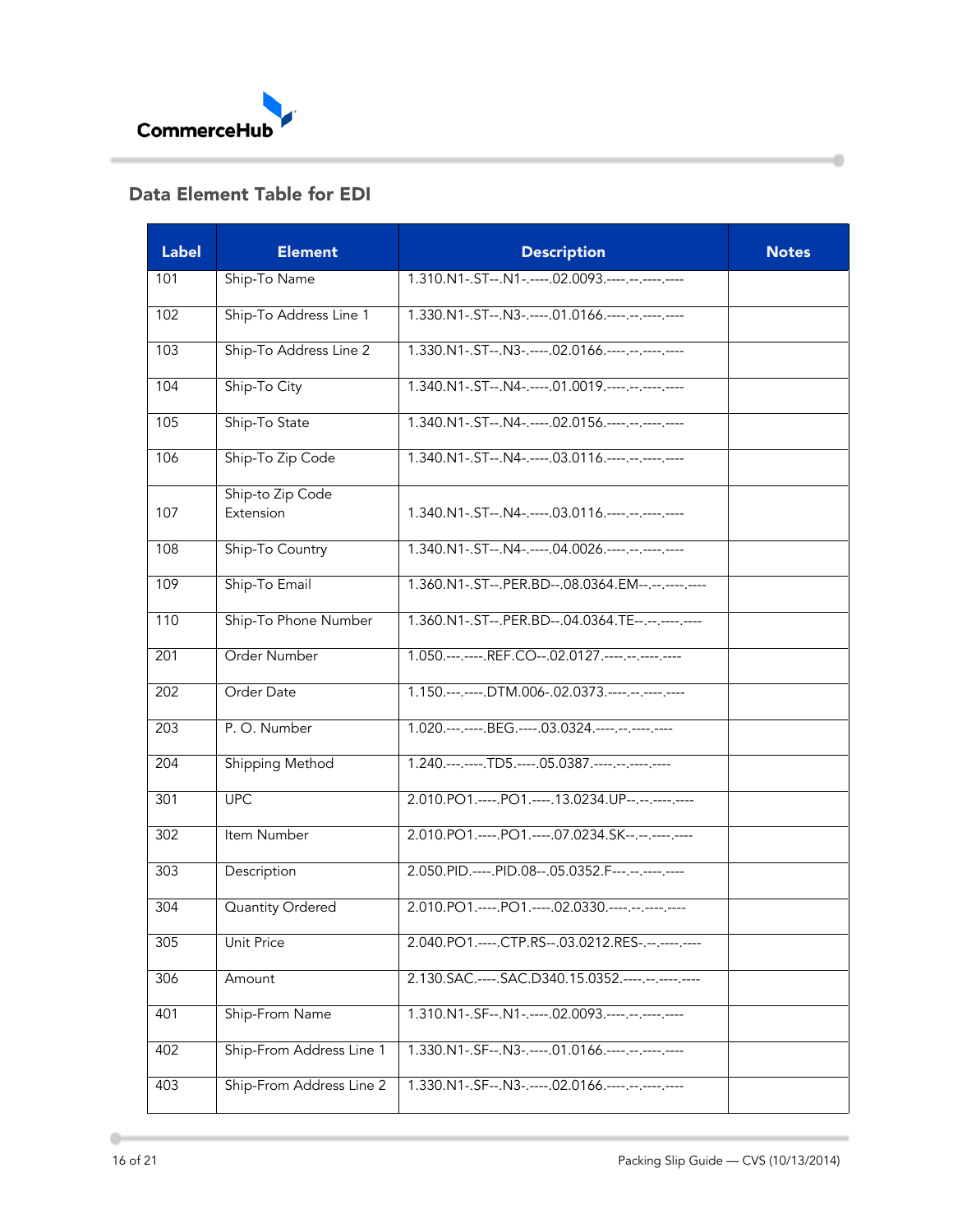

| <b>Label</b> | <b>Element</b>     | <b>Description</b>                                                 | <b>Notes</b> |
|--------------|--------------------|--------------------------------------------------------------------|--------------|
| 404          | Ship-From City     | $1.340 \text{ N}$ 1 - SF-- N4 - ---- 01.0019 ---- -- --- --- ---   |              |
| 405          | Ship-From State    | 1.340.N1-.SF--.N4-.----.02.0156.----.--.---------                  |              |
| 406          | Ship-From Zip Code | $1.340 \text{ N}$ 1 - SF - - N4 - ---- 03.0116 ---- -- -- --- ---  |              |
|              | Ship-From Zip Code |                                                                    |              |
| 407          | <b>Extension</b>   | $1.340 \text{ N}$ 1 - SF-- N4-, ---- 03.0116, ----, --, ----, ---- |              |

 $\qquad \qquad \, \, \text{--}$ 

۰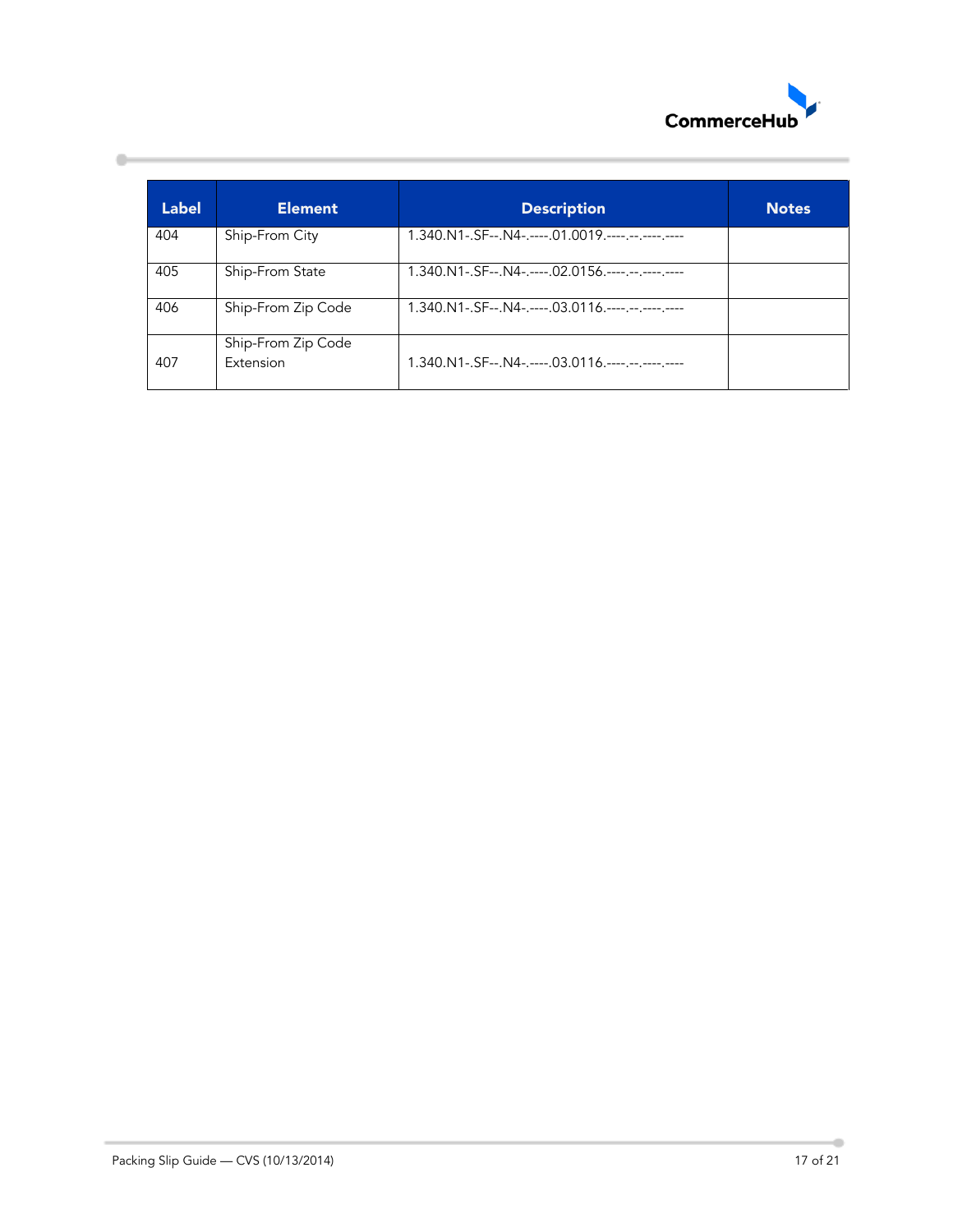

# <span id="page-17-0"></span>Data Element Table for Delimited

| <b>Label</b>     | <b>Element</b>                | <b>Description</b>            | <b>Notes</b> |
|------------------|-------------------------------|-------------------------------|--------------|
| 101              | Ship-To Name                  | STOH: Ship to Name (1)        |              |
| 102              | Ship-To Address Line 1        | STOH: Ship to Address1        |              |
| 103              | Ship-To Address Line 2        | STOH: Ship to Address2        |              |
| 104              | Ship-To City                  | STOH: Ship to City            |              |
| 105              | Ship-To State                 | STOH: Ship to State           |              |
| 106              | Ship-To Zip Code              | STOH: Ship to Postal Code     |              |
| 107              | Ship-to Zip Code<br>Extension | STOH: Ship to Postal Code ext |              |
| 108              | Ship-To Country               | STOH: Ship to Country         |              |
| 109              | Ship-To Email                 | STOH: Email                   |              |
| 110              | Ship-To Phone Number          | STOH: Ship to Day Phone       |              |
| 201              | Order Number                  | ORPO: Customer Order ID       |              |
| $\overline{202}$ | Order Date                    | ORPO: Customer Order Date     |              |
| 203              | P.O. Number                   | ORPO: Merchant Order ID       |              |
| 204              | <b>Shipping Method</b>        | ORPO: Shipping method         |              |
| 301              | <b>UPC</b>                    | <b>OROD: UPC</b>              |              |
| 302              | Item Number                   | OROD: Merchant SKU            |              |
| 303              | Description                   | <b>OROD: Description</b>      |              |
| 304              | Quantity Ordered              | OROD: Quantity                |              |
| 305              | <b>Unit Price</b>             | <b>OROD: Unit Price</b>       |              |
| 306              | Amount                        | OROD: Merchandise amount      |              |
| 401              | Ship-From Name                | SFOH: Returns Addressee       |              |
| 402              | Ship-From Address Line 1      | SFOH: Returns Address1        |              |
| 403              | Ship-From Address Line 2      | SFOH: Returns Address2        |              |

Ò

 $\qquad \qquad \ \, \displaystyle \qquad \qquad$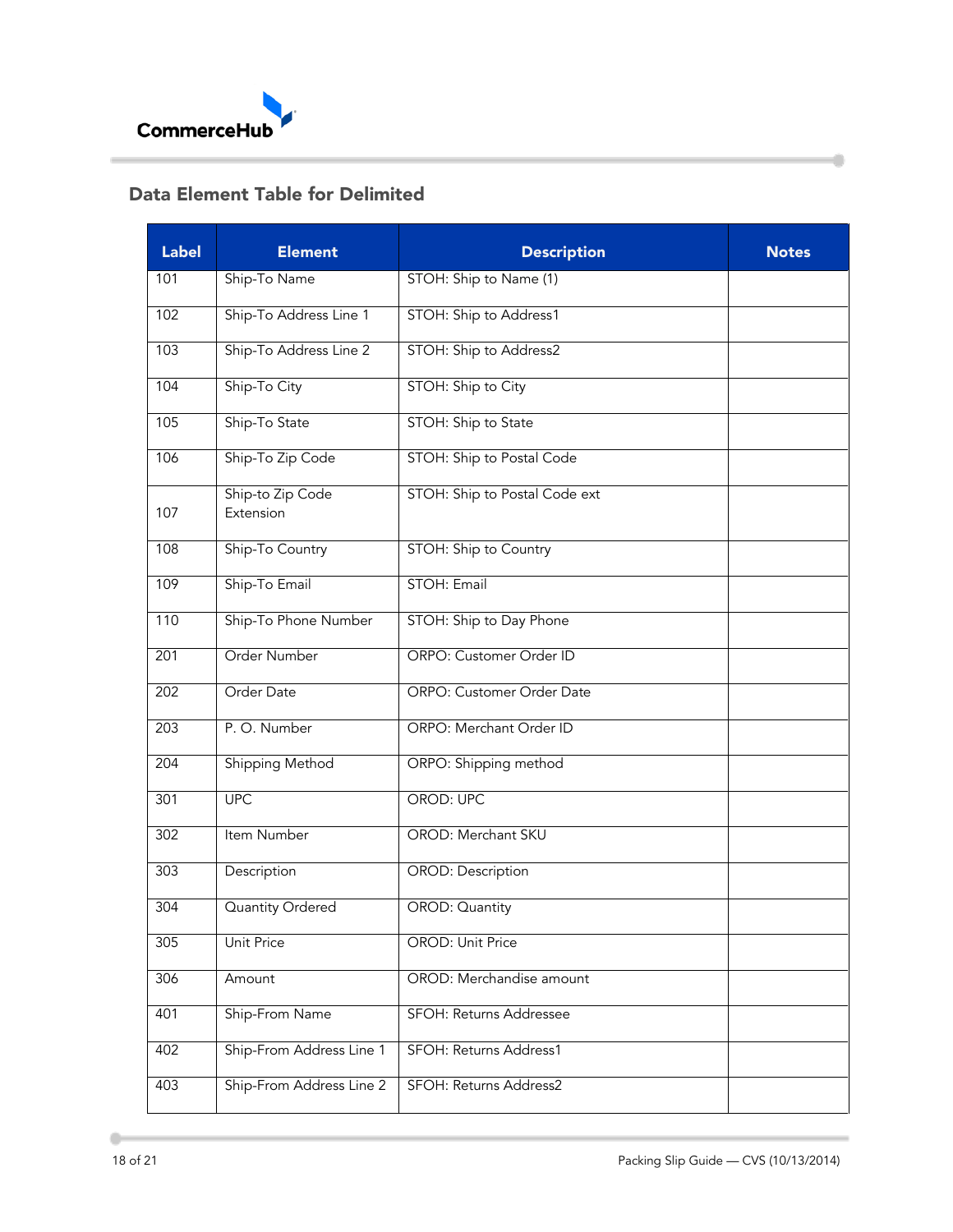

| <b>Label</b> | <b>Element</b>                  | <b>Description</b>            | <b>Notes</b> |
|--------------|---------------------------------|-------------------------------|--------------|
| 404          | Ship-From City                  | SFOH: Returns City            |              |
| 405          | Ship-From State                 | <b>SFOH: Returns State</b>    |              |
| 406          | Ship-From Zip Code              | SFOH: Returns Postal Code     |              |
| 407          | Ship-From Zip Code<br>Extension | SFOH: Returns Postal Code ext |              |

 $\qquad \qquad \, \, \text{--}$ 

۰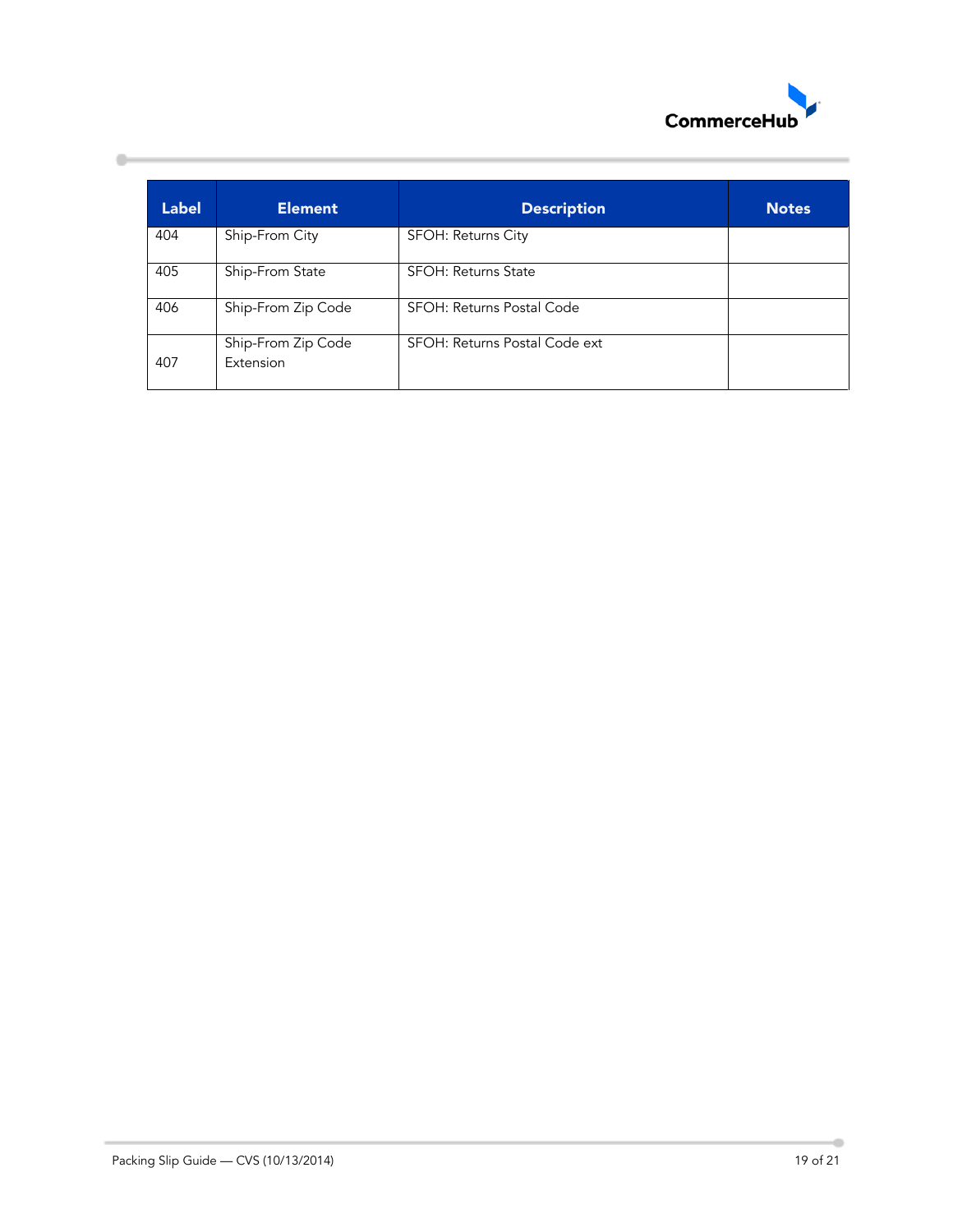

# <span id="page-19-0"></span>Data Element Table for XML

| <b>Label</b> | <b>Element</b>                | <b>Description</b>                       | <b>Notes</b> |
|--------------|-------------------------------|------------------------------------------|--------------|
| 101          | Ship-To Name                  | <shipto name1=""></shipto>               |              |
| 102          | Ship-To Address Line 1        | <shipto address1=""></shipto>            |              |
| 103          | Ship-To Address Line 2        | <shipto address2=""></shipto>            |              |
| 104          | Ship-To City                  | <shipto city=""></shipto>                |              |
| 105          | Ship-To State                 | <shipto state=""></shipto>               |              |
| 106          | Ship-To Zip Code              | <shipto postalcode=""></shipto>          |              |
| 107          | Ship-to Zip Code<br>Extension | <shipto postalcodeext=""></shipto>       |              |
| 108          | Ship-To Country               | <shipto country=""></shipto>             |              |
| 109          | Ship-To Email                 | <shipto email=""></shipto>               |              |
| 110          | Ship-To Phone Number          | <shipto dayphone=""></shipto>            |              |
| 201          | Order Number                  | <order custordernumber=""></order>       |              |
| 202          | Order Date                    | <order custorderdate=""></order>         |              |
| 203          | P.O. Number                   | <order ponumber=""></order>              |              |
| 204          | <b>Shipping Method</b>        | <order shippingcode=""></order>          |              |
| 301          | <b>UPC</b>                    | <lineitem upc=""></lineitem>             |              |
| 302          | Item Number                   | <lineitem merchantsku=""></lineitem>     |              |
| 303          | Description                   | <lineitem description=""></lineitem>     |              |
| 304          | Quantity Ordered              | <lineitem qtyordered=""></lineitem>      |              |
| 305          | <b>Unit Price</b>             | <lineitem unitprice=""></lineitem>       |              |
| 306          | Amount                        | <lineitem linemerchandise=""></lineitem> |              |
| 401          | Ship-From Name                | <shipfrom name1=""></shipfrom>           |              |
| 402          | Ship-From Address Line 1      | <shipfrom address1=""></shipfrom>        |              |
| 403          | Ship-From Address Line 2      | <shipfrom address2=""></shipfrom>        |              |

Ò

 $\qquad \qquad \, \, \text{ }$